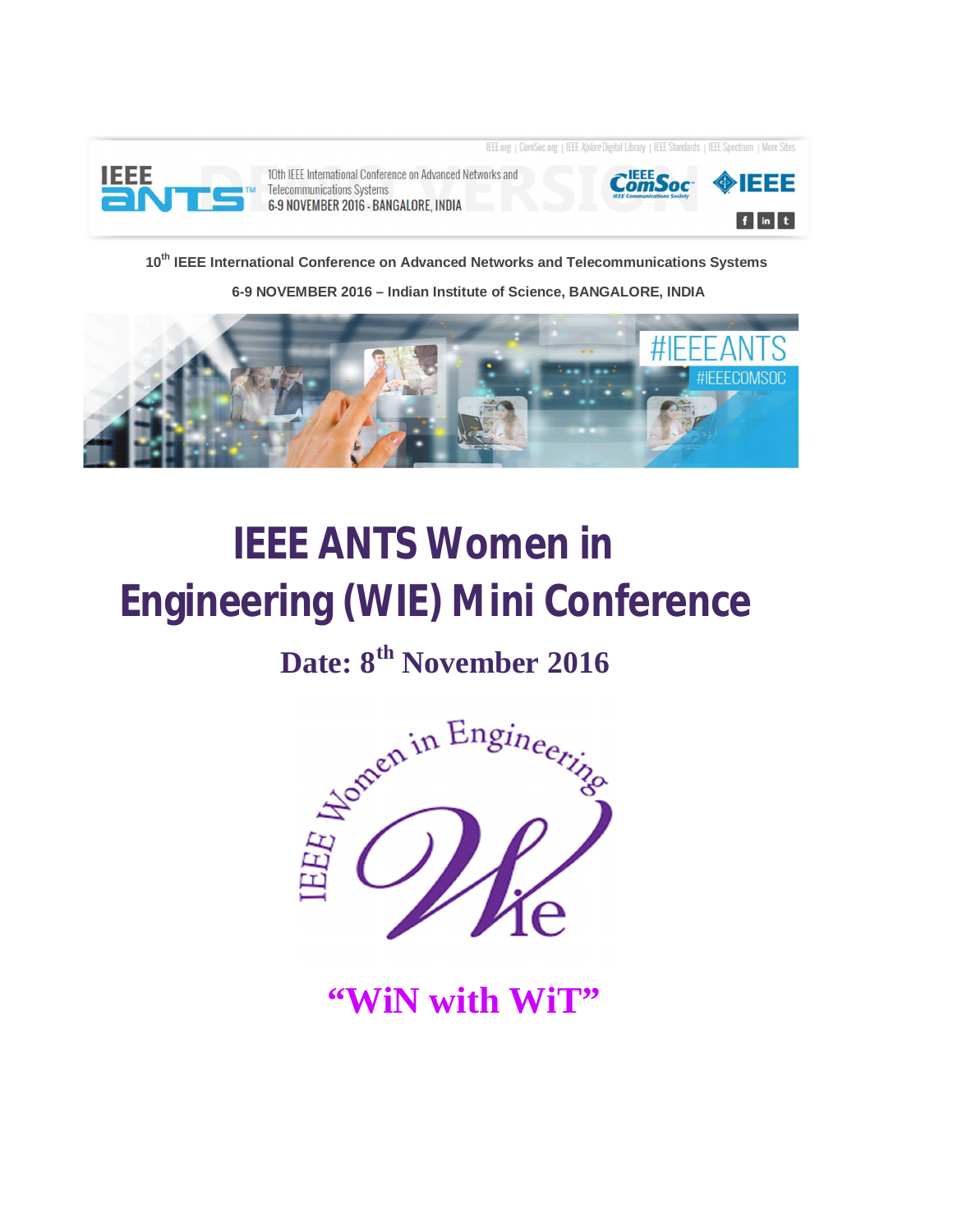## **MESSAGE FROM WIE CO-CHAIRS**



I am very glad to be a part of organizing committee of WIE Mini Conference which we are conducting for the first time under Tenth IEEE ANTS Conference at IISc, Bangalore. This conference mainly aims to encourage women researchers to present their findings and to build career path in the fields of Networks and Telecommunication. I wish this conference a grand success.

#### **Dr. Deepa Shenoy, UVCE, Bengaluru, India**



A warm welcome to our dear participants to the Tenth IEEE ANTS International Conference. As part of this decennary celebration, we have introduced a miniconference for one day encouraging Women in Engineering (WiE), to showcase their technical acumen. The broad theme for this mini-conference is "WiN with WIT" (Women in Networking with Women in Telecommunications). This is on Nov  $8<sup>th</sup>$ . The Program Schedule is enclosed. We would be delighted to have you all join us for the plethora of events we have lined up for you – keynotes, workshops, panel discussions as well as paper presentations. Let us leverage on this forum opened for the first time in IEEE ANTS and celebrate Women in Engineering!

#### **Dr. Mydhili Nair, MSRIT, Bengaluru, India**



It is a pleasure to welcome you to the  $10<sup>th</sup>$  IEEE ANTS International Conference from 6-9 Nov 2016 in Bangalore, India. ANTS-2016 is very special to me, since for the first time WiE Mini conference is conceptualized as part of the conference. We have designed the WiE Mini Conferences to include Keynotes, two workshops: "Transform your thinking" & "Think Design & Double U LeAP" for participants from Academia & industry respectively and a panel discussion on "Growing the Tech Career Ladder" along with parallel paper presentation sessions. I hope you will find the conference productive, informative, and enjoyable. Before I close, I'd like to thank each of you for attending the conference and bringing your expertise to the gathering. Wishing ANTS-2016 a huge success.

**Dr. Sujatha DN, BMSCE,Bengaluru,India**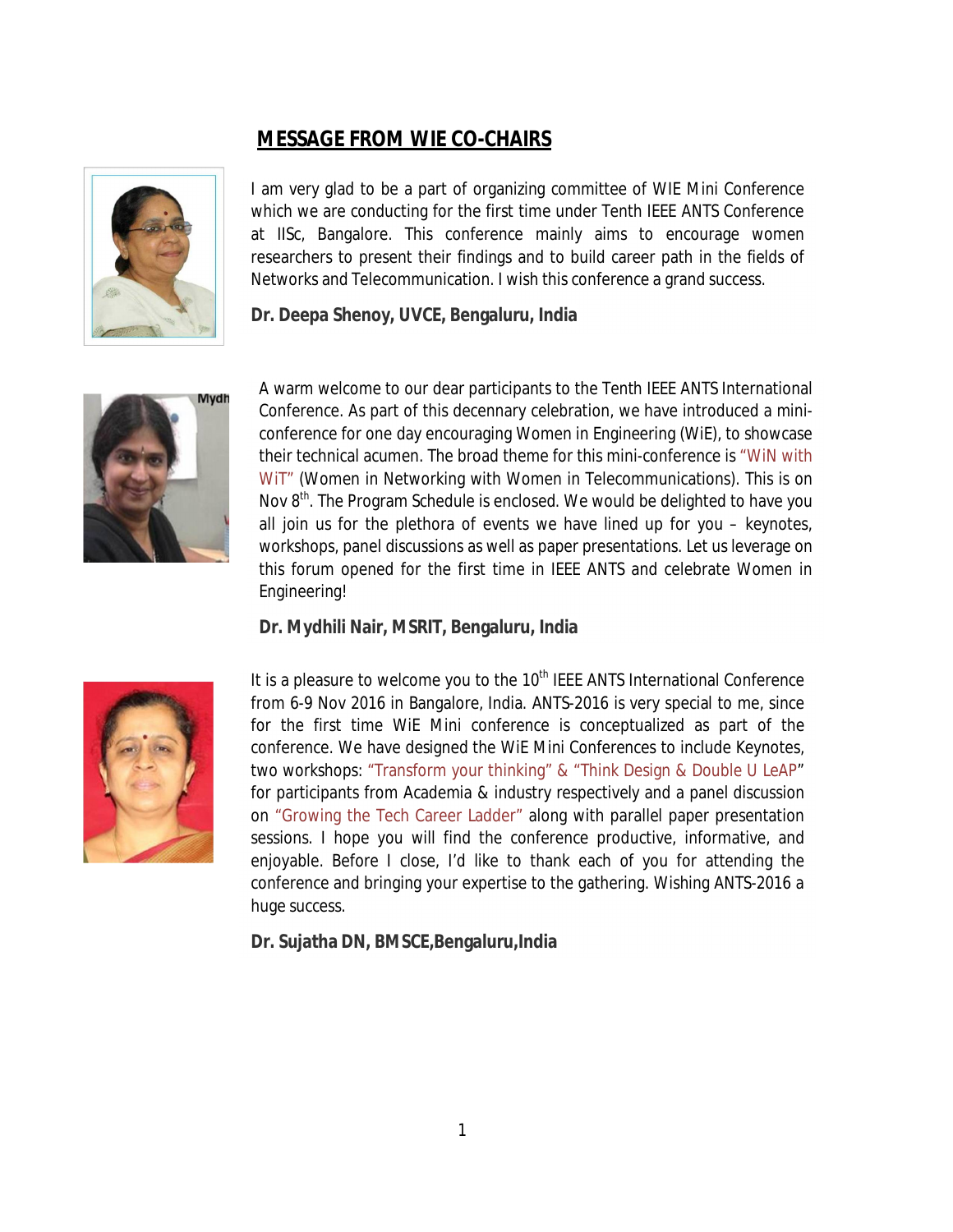

It is my great pleasure to welcome all the distinguished scientists and engineers attending the IEEE ANTS Women in Engineering (WiE) Mini Conference. The objective of WiE is to provide a multi-discipline forum for women researchers and technologists in the fields of networks and telecommunication technologies to present new ideas and contributions in the form of technical papers panel discussions on applications in the ever-growing area of wireless communications. I would like to take this opportunity to express my gratitude to all members of the International and National Advisory Committee, whose able guidance and suggestions are invaluable to the success of the conference. Finally, I would like also to express my sincere thanks to all speakers, session chairs, authors and attendees both coming from abroad and domestics for their active participation and contributions which will make the conference successful and rewarding.

#### **Dr. Sakshi Kaushal, UIET, Panjab, India**



The WIE Mini Conference at the 10th IEEE ANTS Conference is aimed at encouraging women researchers from various fields. The focus is help them to build their career in the fields of Networks and Telecommunication through various workshops by eminent women in technology. I extend a warm welcome to everyone to be a part of this conference and hope that you would take back home something valuable.

#### **Dr. Pushpa C N, UVCE, Bengaluru, India**



It is my immense pleasure to welcome all of you to IEEE ANTS Women in Engineering (WiE) Mini Conference as a part of 10th IEEE International Conference on ANTS to be held on 8th November in Bangalore India. The main objective of this mini conference is to create a platform to exchange new ideas and discuss the challenges for Women Engineers in the field of Computer Networks and Telecommunications. I greatly hope that this conference will bring huge success in achieving exchange of knowledge, will be productive and enjoyable to all attendees from inside and outside the country. I take this opportunity to thank all the committee members for their hard work in organizing this grand event.

#### **Dr. Basabi C, Iwate Prefectural University, Japan**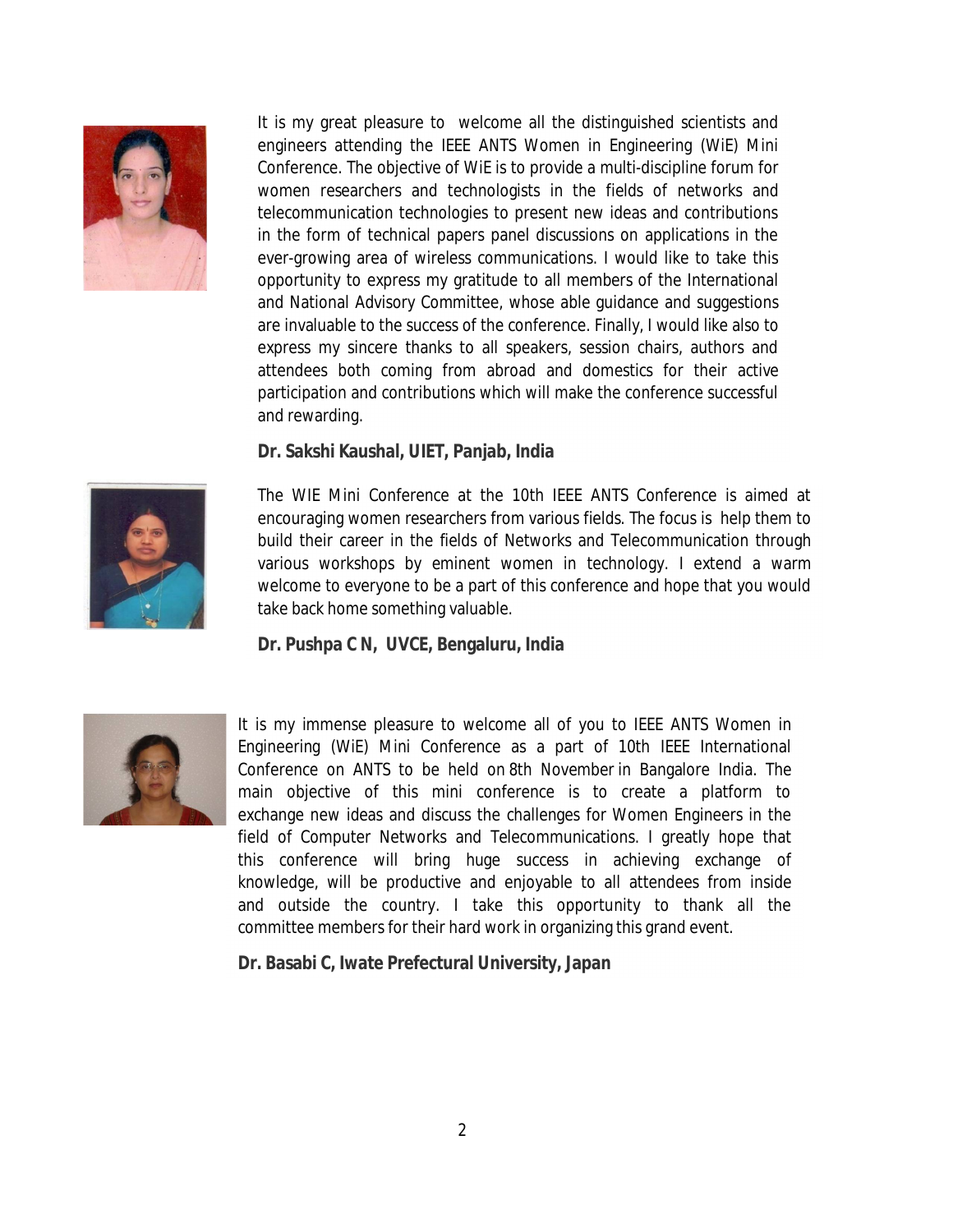| onen in Engineering |
|---------------------|
|                     |
|                     |
|                     |







**Sl# Time Venue Event 1 09:00-09:10 J N Tata Auditorium** Inauguration & Welcome **2 09:10-09:30 Key Note Address by Swati Kamat**, Sr. Vice President - Technology, Airtel **Talk Title:** Telecom in India – Next Five Years **3 09:30-10:00** JN Tata **Key Note Address by Tulika Pandey**, Scientist 'F' at Ministry of Electronics & Information Technology, Govt. of India **Talk Title**: Women in Science, Technology, Engineering & Mathematics **4 10:00-10:30** Key Note Address by **Pallavi Srinivasa**, Director, Product Management and Technical Marketing, CISCO **Talk Title**: Software Defined Networking 5 10:30-11:00 Tea Break **6 10:30-13:00** Join Main Conference for ➢ KEYNOTES: "Sensors for IoT" & "Narrow Band IoT**"**  ➢ PANEL – "IoT Experiences from Early Deployments" 7 13:00-14:00 Lunch Break **8 14:00-15:30 Room A WIE Workshop for Academia: Design Thinking Title:** Transform your thinking – Think Design **Kajal Arunkumar,** Offering Program Manager – Transformational Change & Innovation, Innovation & Advanced Technology, Intuit **9 14:00-15:30 Room B WIE Workshop for Industry: Leadership Skills Title:** Double U LeAP **Yeshasvini Ramaswamy,** Managing Director, e2e People Practices Pvt. Ltd. 10 15:30-16:00 Tea Break **11 16:00-18:00 Room A PANEL DISCUSSION: "Career Growth for Women Professionals" Title:** Growing the Tech Career Ladder Panelists: ➢ **Vidya Laxman**– CIO, TESCO ➢ **Sushma C-** Intuit ➢ **Vijaya K Matt** – IBM Moderator: **Yeshasvini**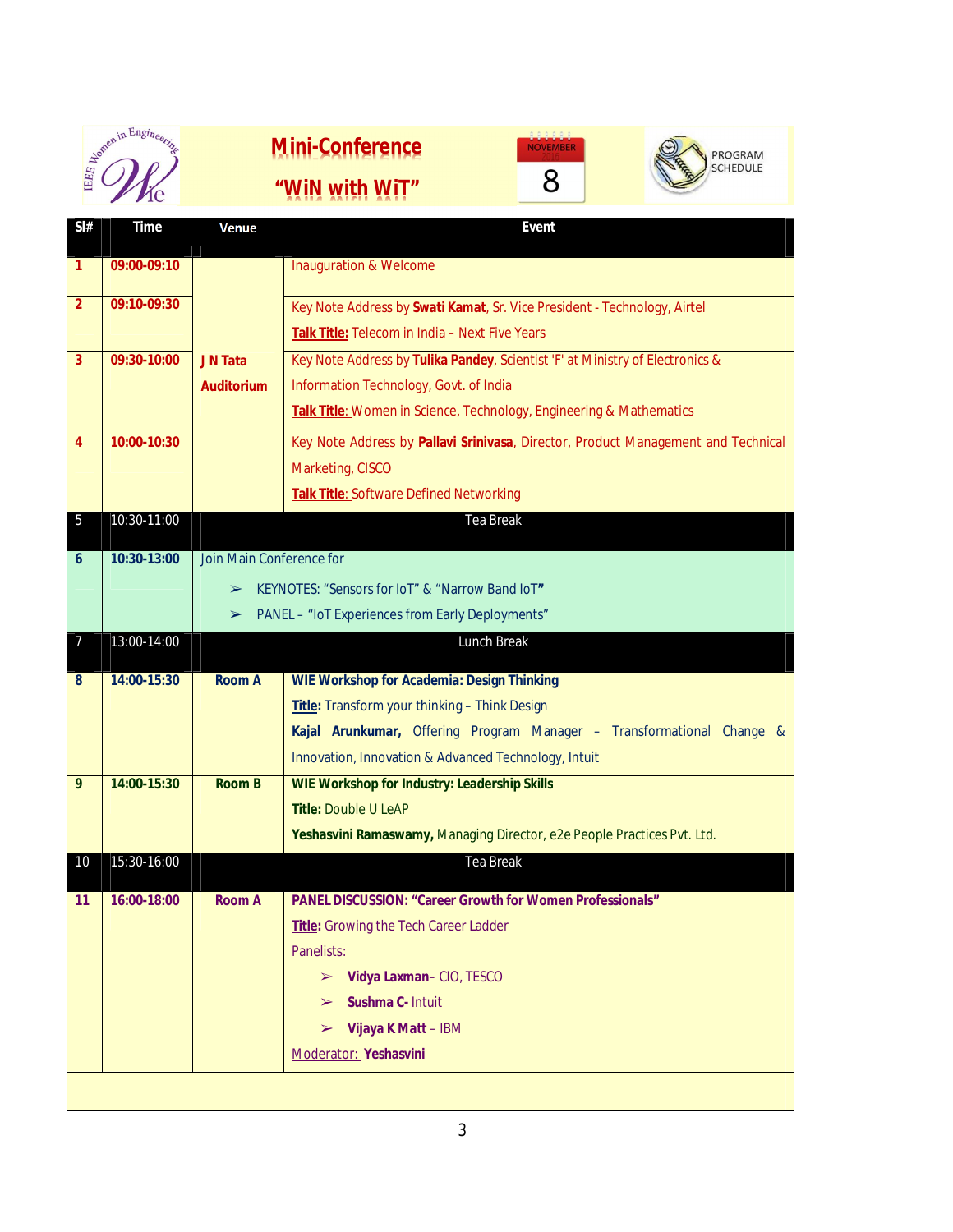| <b>Invited Talk + WiE Technical Session : Parallel Track 1</b> |             |               |                                                                                            |  |  |  |  |
|----------------------------------------------------------------|-------------|---------------|--------------------------------------------------------------------------------------------|--|--|--|--|
| 12                                                             | 16:00-16:15 |               | Invited Talk: Dr.Aparna C. Sheila-Vadde, Lead Engg, NDE Lab, GE Global Research,           |  |  |  |  |
|                                                                |             |               | <b>Bangalore</b>                                                                           |  |  |  |  |
|                                                                |             |               | Talk Title: Industrial IoT: Roadmap and Challenges                                         |  |  |  |  |
| 13                                                             | 16:15-16:20 |               | Q & A Session                                                                              |  |  |  |  |
| 14                                                             | 16:20-16:40 |               | Paper Presentation: "Implementation of MapReduce over structured Peer-to-Peer              |  |  |  |  |
|                                                                |             |               | overlay of underutilized resources"                                                        |  |  |  |  |
|                                                                |             | <b>Room B</b> | Authors: Shashwati Banerjea; Mayank Pandey; Manoj Gore; Rishabh Dugar; Ashish              |  |  |  |  |
|                                                                |             |               | Kumar(Motilal Nehru National Institute of Technology Allahabad, India)                     |  |  |  |  |
| 15                                                             | 16:40-16:45 |               | Q & A Session                                                                              |  |  |  |  |
| 16                                                             | 16:45-17:05 |               | Paper Presentation: "SDN based Implementation of Publish/Subscribe Paradigm using          |  |  |  |  |
|                                                                |             |               | <b>OpenFlow Multicast"</b>                                                                 |  |  |  |  |
|                                                                |             |               | Authors: Misha Hungyo; (NOKIA, India) & Mayank Pandey(Motilal Nehru National               |  |  |  |  |
|                                                                |             |               | Institute of Technology Allahabad, India)                                                  |  |  |  |  |
| 17                                                             | 17:05-17:10 |               | Q & A Session                                                                              |  |  |  |  |
| 18                                                             | 17:10-17:30 |               | Paper Presentation: "Opportunistic and Cooperative Hybrid Spectrum Access Protocol         |  |  |  |  |
|                                                                |             |               | for Cognitive Radio Network"                                                               |  |  |  |  |
|                                                                |             |               | Authors: Shubha Sharma; (Nanyang Technological University, Singapore) & Vivek A            |  |  |  |  |
|                                                                |             |               | Bohara; Mansi Peer(Indraprastha Institute of Information Technology, Delhi (IIIT-Delhi)    |  |  |  |  |
| 19                                                             | 17:30-17:35 | <b>Room B</b> | Q & A Session                                                                              |  |  |  |  |
| 20                                                             | 17:35:17:55 |               | Paper Presentation: "Energy Consumption Evaluation and Analysis in 6LoWPAN using           |  |  |  |  |
|                                                                |             |               | Real and Emulated Zolertia Z1 Motes"                                                       |  |  |  |  |
|                                                                |             |               | Authors: Shubhangi Kharche; Sanjay Pawar (Usha Mittal Institute of Technology SNDT,        |  |  |  |  |
|                                                                |             |               | Mumbai, India)                                                                             |  |  |  |  |
| 21                                                             | 17:55:18:00 |               | Q & A Session                                                                              |  |  |  |  |
| <b>Invited Talk + WiE Technical Session : Parallel Track 2</b> |             |               |                                                                                            |  |  |  |  |
| 22                                                             | 16:00-16:15 |               | Invited Talk: Dr.Sakshi Kaushal, Associate Professor, Computer Science and                 |  |  |  |  |
|                                                                |             |               | Engineering, U.I.E.T, Panjab University, Chandigarh                                        |  |  |  |  |
|                                                                |             |               | Talk Title: Traffic Engineering & Analysis of VOIP-based Unified Telecom Systems           |  |  |  |  |
| 23                                                             | 16:15-16:20 |               | Q & A Session                                                                              |  |  |  |  |
| 24                                                             | 16:20-16:40 |               | Paper Presentation: "Optimal Power Allocation for Cognitive Radio Multicast                |  |  |  |  |
|                                                                |             |               | Networks under Primary Users' Outage Loss Constraint"                                      |  |  |  |  |
|                                                                |             |               | <b>Authors:</b> Sangeeta Bhattacharjee; Tamaghna Acharya; (Indian Institute of Engineering |  |  |  |  |
|                                                                |             |               | Science and Technology, Shibpur, India) & Uma Bhattacharya (Bengal Engineering             |  |  |  |  |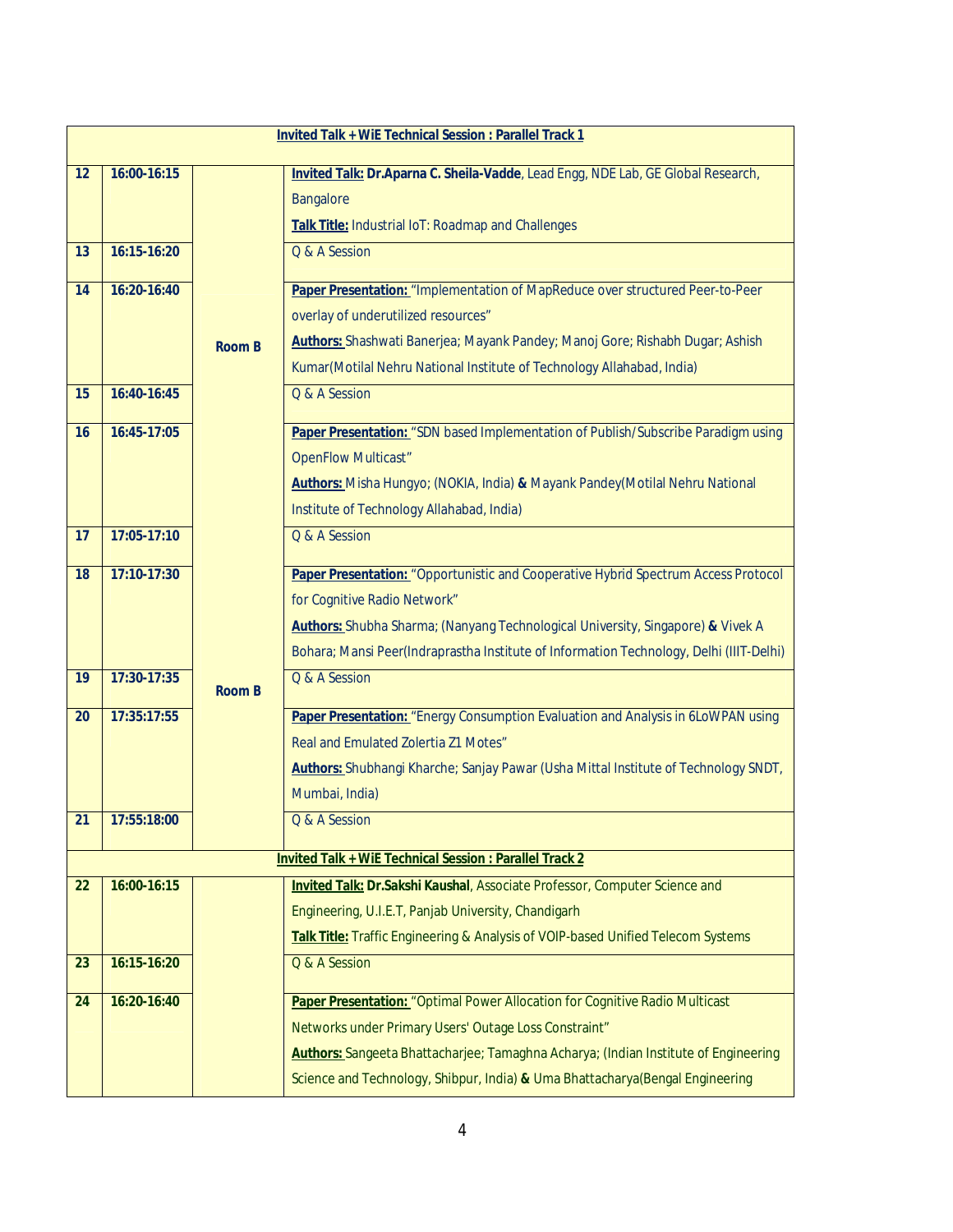|    |             |        | Science University, Shibpur)                                                          |
|----|-------------|--------|---------------------------------------------------------------------------------------|
| 25 | 16:40-16:45 |        | Q & A Session                                                                         |
| 26 | 16:45-17:05 |        | Paper Presentation: "Cloud based Content Delivery Network using Genetic               |
|    |             | Room C | Optimization Algorithm for Storage Cost"                                              |
|    |             |        | Authors: Sajitha Banu(National Institute of Technology, India), Dr. S R Balasundaram  |
|    |             |        | (NIT, Trichy, India)                                                                  |
| 27 | 17:05-17:10 |        | Q & A Session                                                                         |
| 28 | 17:10-17:30 |        | Paper Presentation: "A Transfer Learning Framework for Energy Efficient Wi-Fi         |
|    |             |        | Networks and Performance Analysis Using Real Data"                                    |
|    |             |        | <b>Authors:</b> Shreyata Sharma; Sumit Jagdish Darak; Anand Srivastava; (Indraprastha |
|    |             |        | Institute of Information Technology Delhi, India) & Honggang Zhang (Zhejiang          |
|    |             |        | University, China)                                                                    |
| 29 | 17:30-17:35 |        | Q & A Session                                                                         |
| 30 | 17:35:17:55 |        | Paper Presentation: "An Efficient Mobile Sink Routing in Wireless Sensor Network      |
|    |             |        | using Dynamic Steiner Tree"                                                           |
|    |             |        | Authors: Meera G S (University of Kerala); Vaibhav Gupta (BITS Pilani, KK Birla Goa   |
|    |             |        | Campus, India); Priya Sekhar(University of Kerala, India) .; Sreejith V; Anupama K. R |
|    |             |        | (BITS Pilani, KK Birla Goa Campus, India)                                             |
| 31 | 17:55:18:00 |        | Q & A Session                                                                         |
|    |             |        |                                                                                       |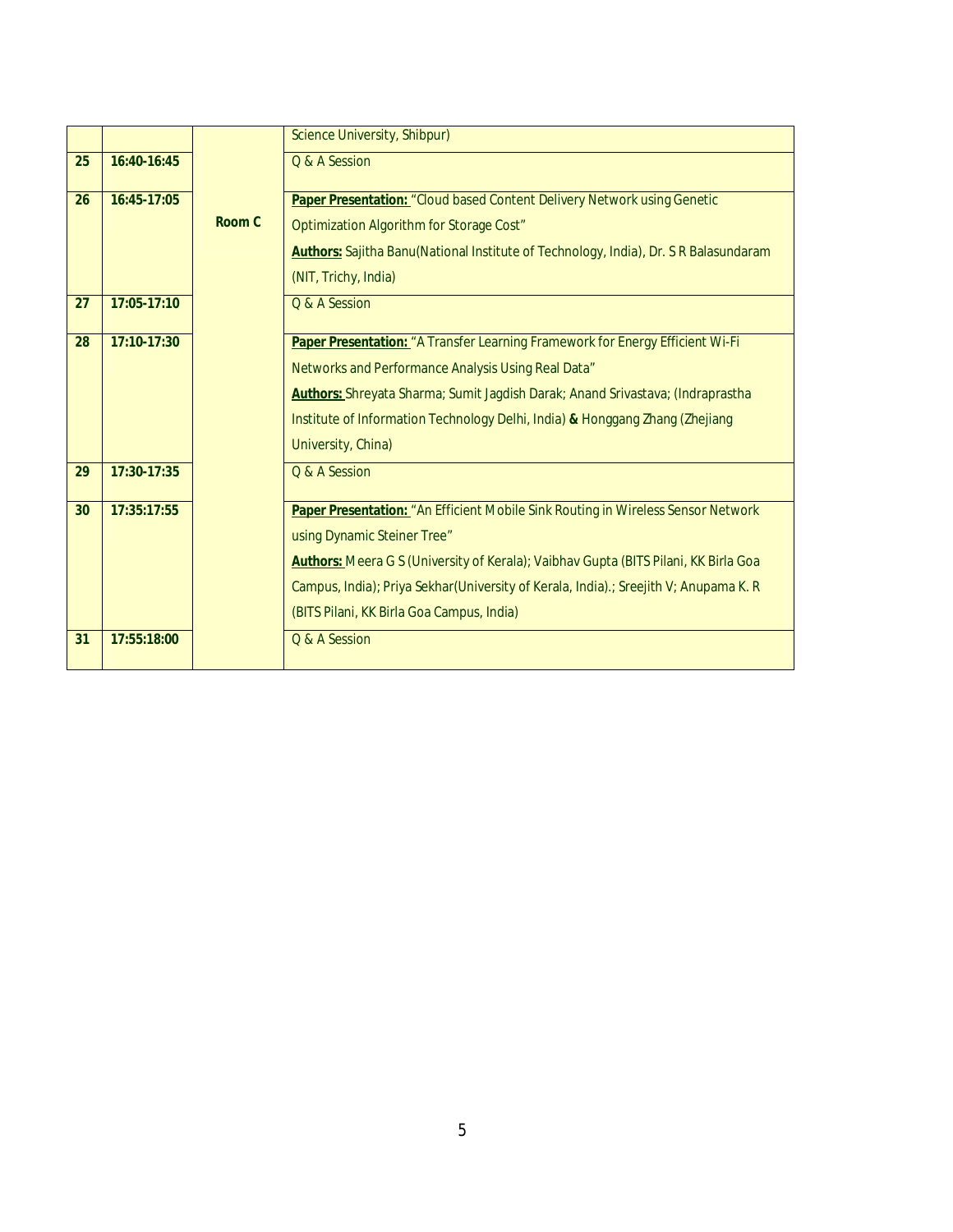## **KEY NOTE SPEAKER - 1**



**Name**: Swati Kamat, Sr. Vice President - Technology, Airtel

**Talk Title:** Telecom in India – Next Five Years

**Timings**: 09:10-09:30 | J N Tata Auditorium

**Biography:** Swati Kamat is a senior telecom management professional with 28 years of rich experience in department of telecommunication and various private sector companies. She completed her B.E. in Electronics & Telecommunication in 1987 and joined as Indian Engineering Service Officer in Department of Telecommunication in 1989. She held important positions with **DOT** for 17 years and worked in Fixed line, Mobile Technologies & Administrative role in various locations across country. She won many accolades like Sanchar Seva Padak twice in her tenure with DOT. She also won Ms Engineer Award from Institute of Engineers Pune for exceptional work in field of Telecommunications. Swati joined Tech Mahindra in 2007 and started new practice in Network Services. She was responsible for bagging multi- year projects with Large Tier-1 Telco's in Canada, US & some European countries. Later, she moved to Airtel as Chief Technical Officer **(CTO)** – Kerala & Tamil Nadu and then to Bangalore as **CTO**-Karnataka. During her stint in Kerala, Tamil Nadu and Karnataka as **CTO**, the circles bagged the Best Circle Awards for technical achievement's, growth and success in Airtel. She also held **Global Delivery Head - Network Services** position during her short stint back in Tech Mahindra and travelled extensively across the globe. Presently, she is working as **Sr. Vice President** in Airtel and leading teams responsible of Planning, Deployment, Quality, and Operation for all telecom circles in the North & West Region. Last year Airtel rolled out 88,000 Multi Technology Cell Sites, which is the highest number across Globe by any operator in one year, after China Telecom. This increased foot print of all technologies across all circles and she was part of the leadership team who made it happen.She is passionate about diversity in Engineering & General Management and has been part of Leadership team responsible for diversity agenda across Tech Mahindra & Airtel.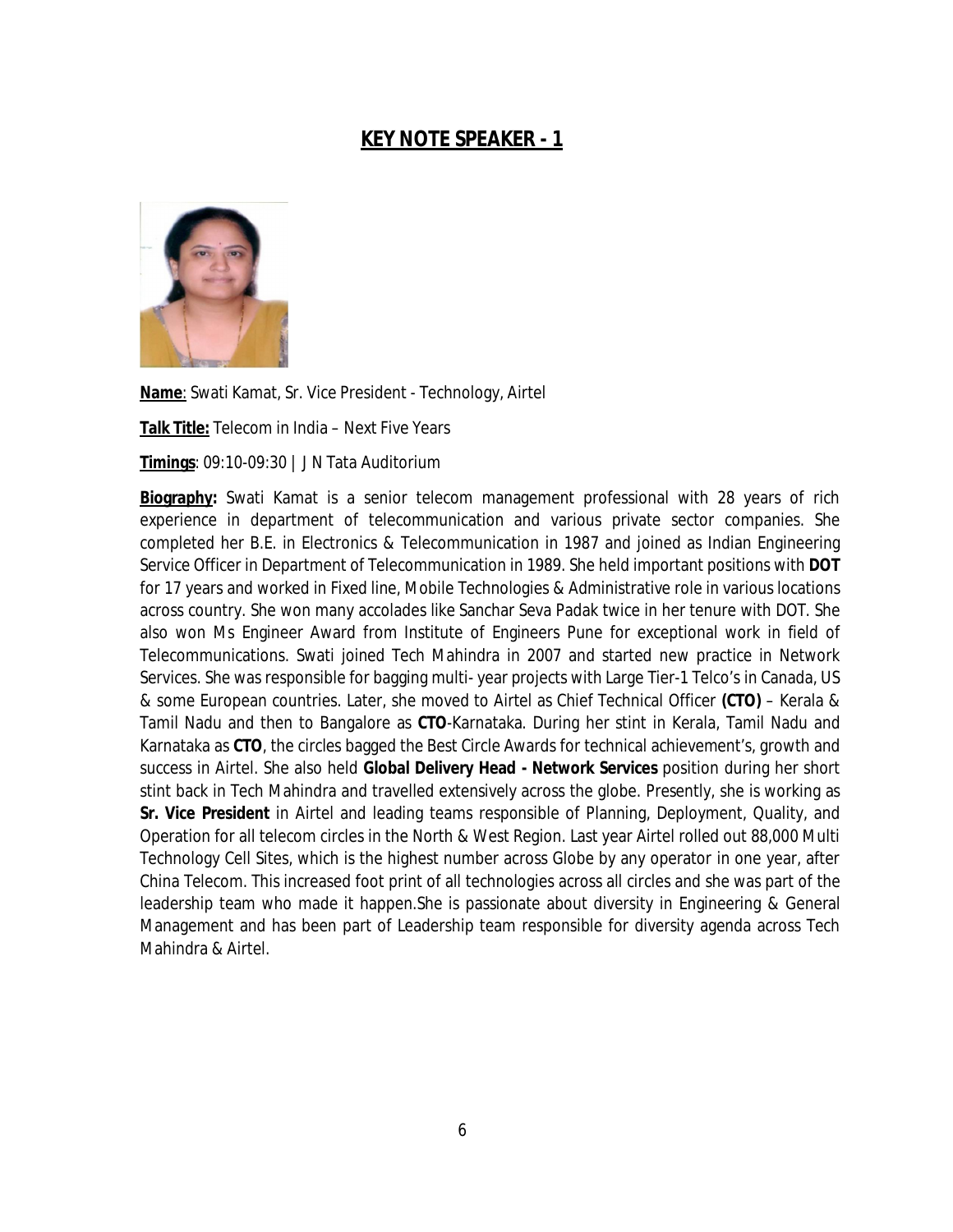## **KEY NOTE SPEAKER -2**



**Name**: Tulika Pandey, Scientist 'F' at Ministry of Electronics & Information Technology, Govt. of India

**Talk Title:** Women in Science, Technology, Engineering & Mathematics

**Timings**: 09:30-10:00 | J N Tata Auditorium

#### **Biography**:

**Ms. Tulika Pandey** is an Electronics and Communications Engineer. She has been with the Government of India since 1992 and currently holds the position of Scientist 'F' with the Department of Electronics & Information Technology, Ministry of Communications & Information Technology, Government of India. She has been involved in implementation strategy and action plan formulations for wider reach of ICT facilitated benefits; Integration of appropriate technology interfaces between human and cyber world; Steering of Research and Development projects for development of contextual ICT technology, tool, applications and content. She has traversed through the path of Microelectronics development, E-Learning, Technology Development for Indian Languages, Digital Libraries, E-Infrastructure, Internet Governance and Convergence, Communications & Broadband Technologies in her 23 year stint with the Government of India.

Ms Pandey has co-authored research papers in the area of network engineering and several position papers and strategy papers for national policy formulations on Internet and ICT related areas. She has spearheaded the activities of Internationalization of Internet, Internet Proliferation and its last mile outreach within India. She has been representing the concerns of India and government in particular in the International and National forums of Internet Governance, Internationalization of Internet and Women in ICT.

Ms Pandey is a member of –

- **IEEE Women in Engineering Society**
- Standards for Telecom Equipments of the Telecom Engineering Centre (TEC, Dept. of Telecommunications, Govt. of India
- International Advisory Board of the International Conference on "COMmunication System & NETworkS (COMSNETS)".
- United Nation's 'Internet Governance Forum' and was instrumental in establishing the Indian Chapter of Internet Governance Forum (IIGF)
- Governmental Advisory Committee of 'Internet Corporation for Assigned Names and Numbers'.

Ms Pandey's current pursuit is harnessing the technologies of Internet of Things (IoT) and convergence of Cognitive Radio with IP for enhancing ubiquitous technology interventions in human life with minimal trespassing of security and privacy.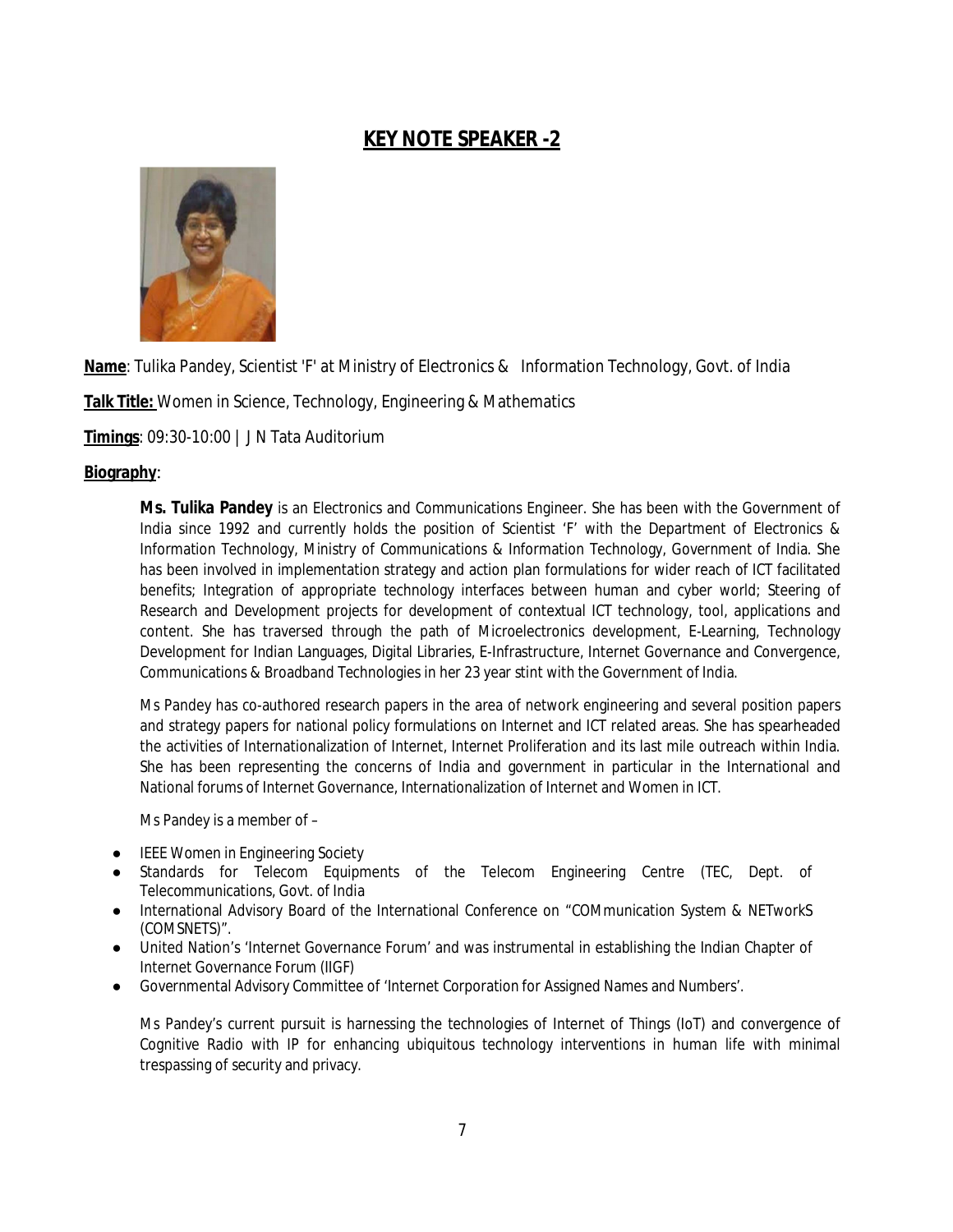## **KEY NOTE SPEAKER -3**



**Name:** Pallavi Srinivasa, Director, Product Management and Technical Marketing, CISCO

**Talk Title:** Software Defined Networking

**Timings:** 10:00-10:30 | J N Tata Auditorium

**Abstract:** Software Defined Networking entered our lives few years back. What is the initial thought process behind this? We don't hear much about it off late. Did it succeed and create any viable products or architectures in the industry? How has the industry transformed its view of Software Defined Networking from then to now? What do consumers of this technology have come to expect and accept? Let's uncover answers to all these questions along with what's available on the ground today that is as close to SDN as possible. After glancing through this, you will also figure out future possibilities in this ever changing domain and perhaps ways you can contribute to this world.

#### **Biography:**

Pallavi Srinivasa is a senior product manager with campus switching systems technologies group (CSSTG) focusing on campus-related activities for the Cisco Catalyst 6500 and 4500 Series platforms. Pallavi product manages the Supervisor 720, including the latest supervisor supporting virtual switching system. Recently, she has focused on network virtualization in the enterprise campus for the two platforms. She has been at Cisco for 8 years in various roles including technical marketing engineer and over 14 years of experience in Product Management, Marketing in the areas of Cloud Services, Data Center, and Campus Switching. She holds a Master of Science degree from Wright State University in Ohio.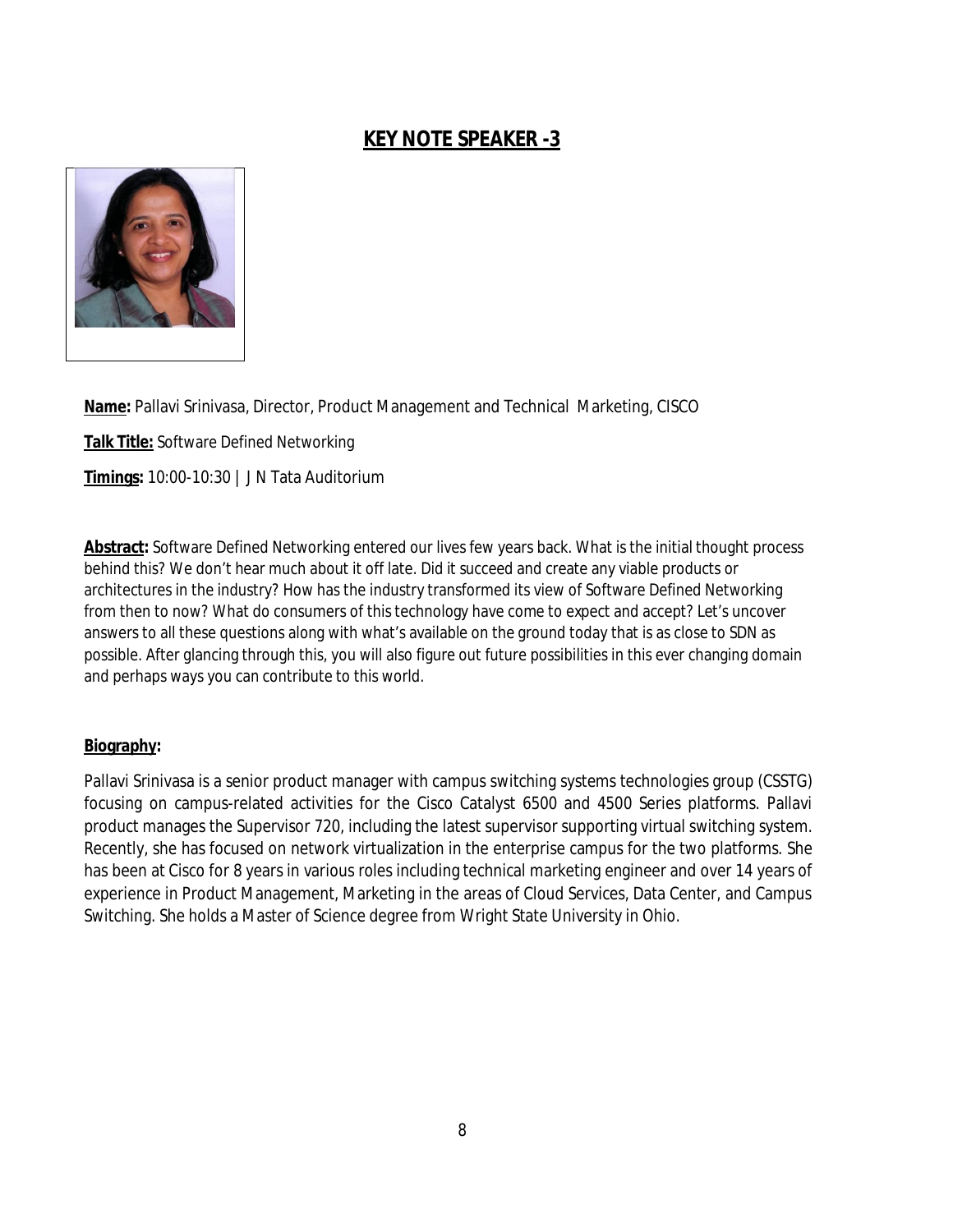## **WIE Workshop for Academia: Design Thinking**





 **Nitin Kant Kajal Arukumar** Senior Development Manager and Communication of the Offering Program Manager Transformational Change & Innovation, Innovation & Advanced Technology, Intuit

#### **Talk Title: Workshop for Academia: Transform your thinking – Think Design**

**Timings**: 14:00-15:30 | Room A

**Abstract**: Intuit is a well-known and widely documented example of a company, which successfully incorporated design thinking in its transition to a more customer-centric corporate culture. Design thinking's impact is perceptible throughout the organization. Design for Delight (D4D) is comprised of a set of methods and techniques that Intuit uses to get to delight and innovation. They're not tied to a project plan or any other process, which means you can use them at any time, depending on what you need to accomplish.

#### **Biography**:

**Nitin** is a Senior Development Manager at Intuit. He is leading Quickbooks Enterprise team. He has built a great credibility towards delivering solid outcomes for Intuit Finance team through great partnership with stakeholders. He is passionate about solving problems by leveraging his deep customer empathy. As an Innovation catalyst, he has helped teams to cultivate the mindset of "Innovation at Core". This enabled Intuit functional teams to improve their processes and better serve the employees. He has done Post Graduation in Information technology and B.E (Electronics and Telecommunication). He has a great penchant for adventure sports and music.

**Kajal** is currently, leading all of the Innovation and Unstructured Time programs at Intuit. Enabling and facilitating innovation and transformational change across Intuit on key initiatives and strategies that are services and technology driven. Helping develop innovation framework to drive experiential learning of key initiatives and strategies such as Strategic Capabilities and Network Effects Platform, NEXT program. In the past have helped develop framework and scalability on programs like Assessing for Awesome (hiring and talent processes), Style of Influence™(SOI), Customer Benefit (Customer Driven Innovation) and organization level events like Intuit Leadership Conference, CTOF and TechForum.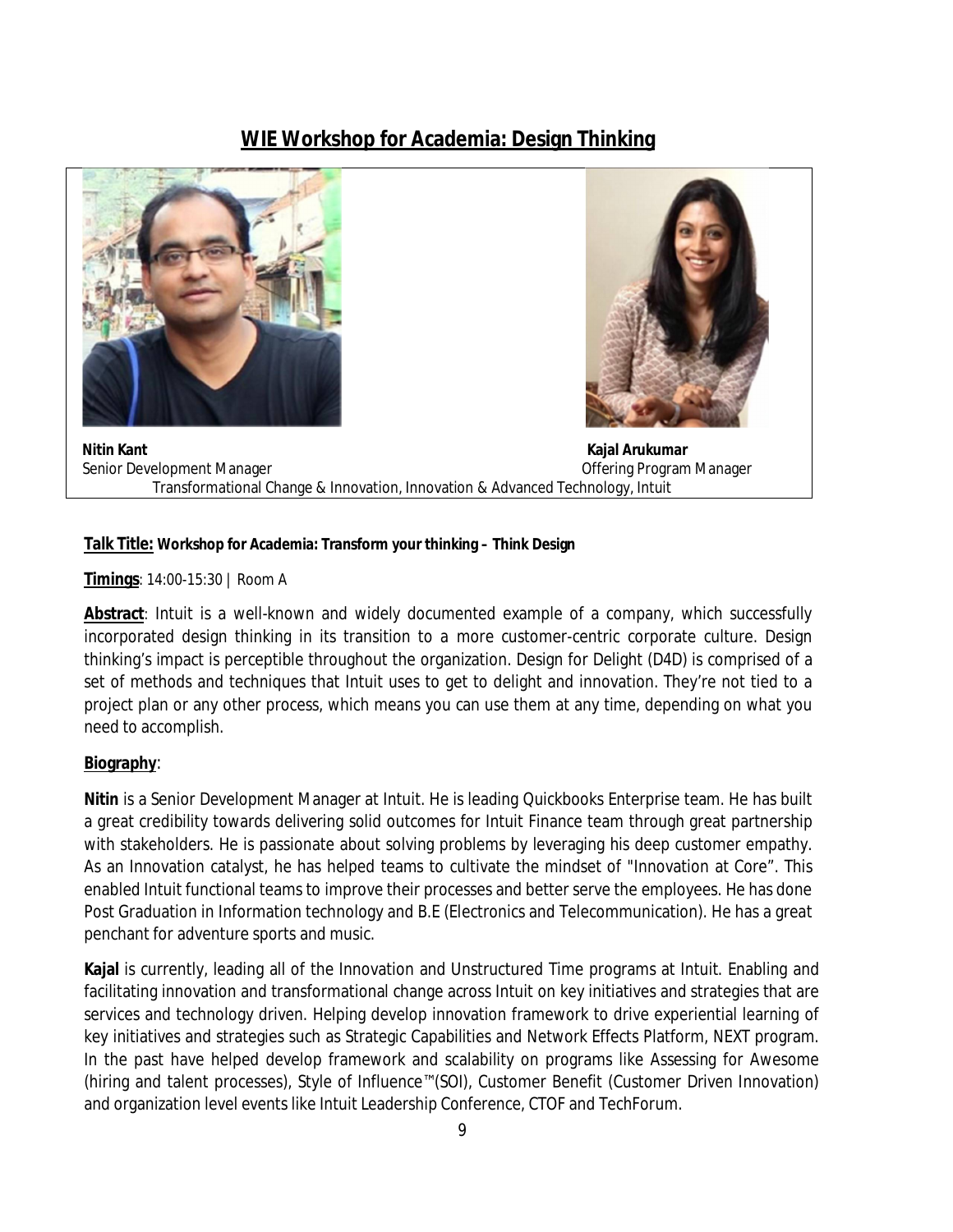## **WIE Workshop for Industry: Leadership Skills**



**Name**: Yeshasvini Ramaswamy, Managing Director, e2e People Practices Pvt. Ltd.

**Title: Workshop for Industry: Double U LeAP**

**Timings**: 14:00-15:30 | Room B

**Abstract***: Despite years of advances in both legal and corporate policy, many qualified women don't get the jobs* they want. Misperceptions, stereotypes and misplaced emotions on the part of either sex can still sabotage a woman's career hopes—unless she takes a more strategic approach to her career.

The Double U LeAP session shows you how to strategically use your strengths and abilities—your competitive edge—while mastering your emotions in even the most unwelcoming atmosphere. You'll learn how to build a network of support, take smart risks and view competition in a more positive light. Discover how to conduct yourself in a manner that earns you respect, and pursue your goals with positive energy. Based on seven years of research on women as leaders and grounded in participants' own professional context, this program is a unique opportunity to build leadership capabilities and expand one's performance range. Through experiential learning, participants will gain powerful new techniques and practice them in real time. In turn, these techniques will help participants to dig deeper and understand themselves more fully, enabling them flourish at work and in life.

Specifically, successful participants will at the end of the session be able to:

- identify their core strengths and learn how to use them as leaders
- deepen their self-awareness to get the best out of every situation
- become more attuned to their energy levels and learn to recover
- analyze their professional relationships to support their personal vision
- tap into their fears to explore and overcome their personal limits

#### **Biography:**

Yeshasvini has a vast work experience spanning UK, US, Australia, Dubai and China with global Fortune 100 companies. She Co-created India's first student committed PG entrepreneurship program with guaranteed start-up funding and accelerated incubation efforts that saw 46 start-ups with a combined turnover of >\$ 22mn USD and creation of >2000 jobs. She is nominated by the US State Dept. to represent India among emerging 25 women leaders in the Most Powerful Women Program. She is contributes through roles in NASSCOM and CII & Serves as Global Advisor to I-create, a not for profit that helps the disadvantaged view entrepreneurship as a career option. I-create has accelerated rural entrepreneurship and supported 16,000 entrepreneurs. She also serves on the Board of Samatvam Trust that helps disadvantaged underprivileged children in diabetes care.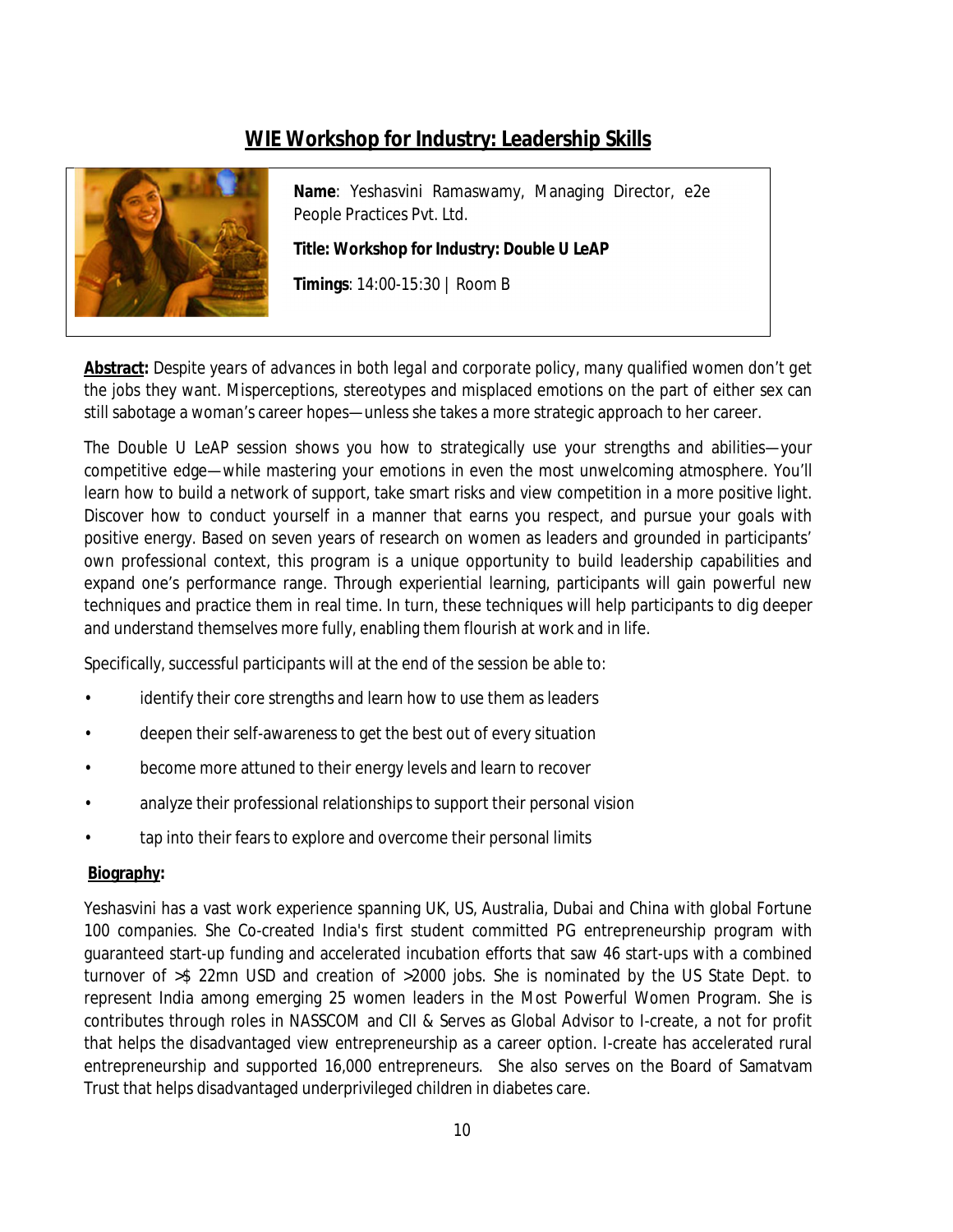## **PANEL DISCUSSION**

## *"Growing the Tech Career Ladder"*

## **PANELISTS**

| $\mathbf{Z}$ |                           | <b>Jode Viet 1</b> |
|--------------|---------------------------|--------------------|
| Vidya Laxman | Rashmi Mohan              | <b>Parul Jain</b>  |
| CIO, TESCO   | Technologist, an engineer | Architect, Intuit  |
|              | and a budding             |                    |
|              | entrepreneur              |                    |



 **Moderator**: Yeshasvini

Managing Director, e2e People Practices Pvt. Ltd.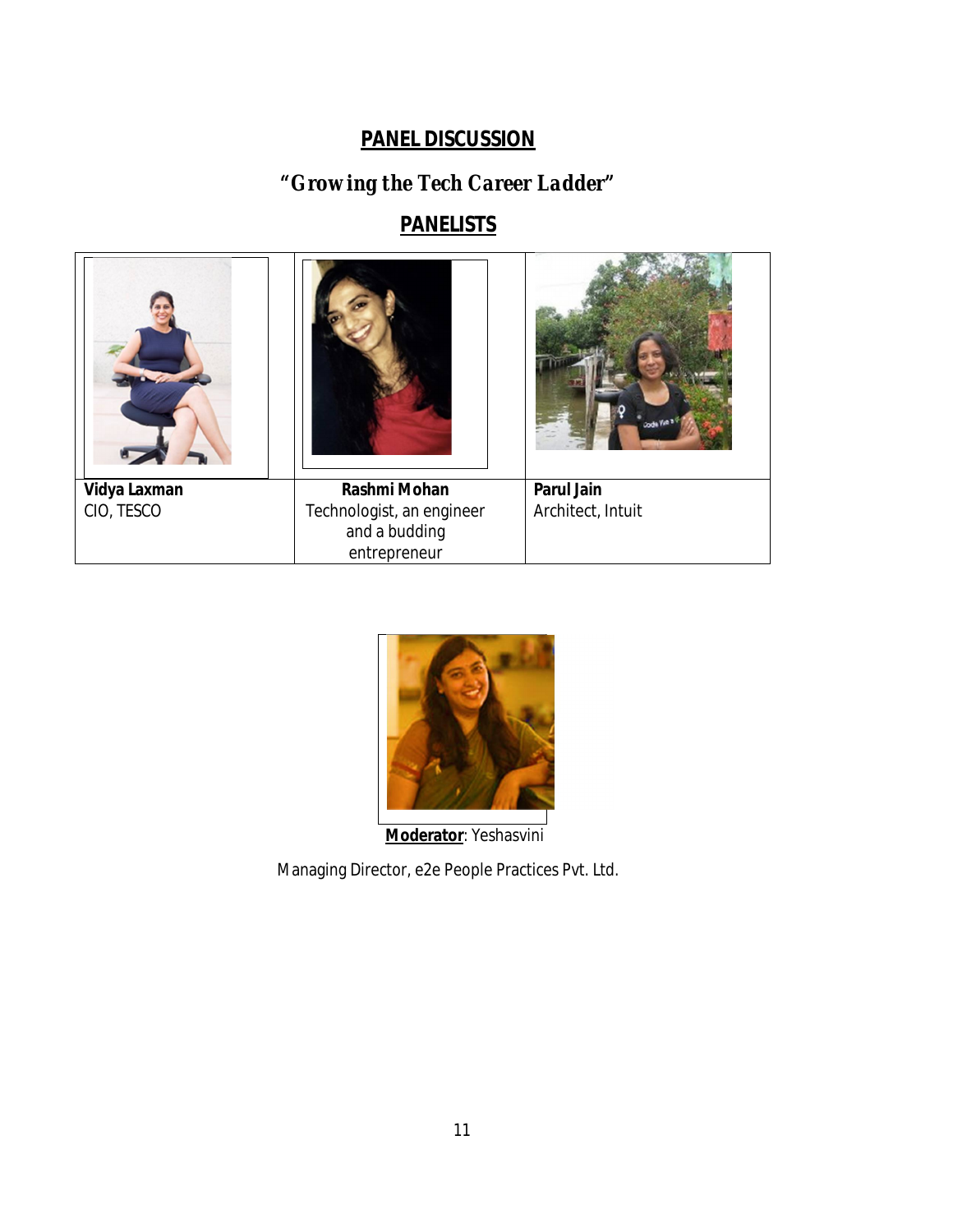#### **Abstract**:

The session will have the panelists share opportunities in tech roles in the industry, how to prepare for these tech roles, the challenges for growing your career in the tech space and how to overcome these challenges.

The session will further focus on the current gender diversity situation among technology companies in India and will address the issue of attraction, retention and advancement of women in the technical ladder. Questions for discussion will be

- What are the barriers to the retention and advancement of women in technology?
- How can companies secure their investments by retaining female technical talent across all levels in the company (entry to leadership positions)?

#### **Profile of Vidya Laxman**:

**Vidya Laxman** is Technology Director at Tesco Bengaluru. She is member of the Technology Management Group, in the core CSR committee and board of Tesco Bengaluru. She is currently heading the Global Data Warehouse and Analytics along with delivery of the customer journey across all channels. In her 18+ years of international career, she has worked in technology and market facing roles with both startups and global players. Her geographical diverse and rich experiences encompass incubating and growing global technology businesses and driving organizational change.

• Prior to Tesco Bengaluru, Vidya spent nearly 3 years as Chief Operating Officer (COO) for Thoughtworks Studios division, where she managed the global operations that included development, finance, human resources, public policy, and communications. She also supported marketing, and sales efforts in the local market. Earlier, she worked in companies like Sunguard, Wachovia Bank and Fidelity.

• Vidya holds a Bachelor's degree in Computer engineering from RVCE, Bangalore. She is very active in different bodies like National Association of Software and Services Companies (NASSCOM), American Chambers of Commerce, etc. She is on the advisory board of Anita Borg Institute (GraceHopper) – Women in technology. She is passionate about social causes and is actively engaged in her local community. Her other interests include long distance running and the highlight is completing OXFAM 100km and coming 3rd in the mixed group.

#### **Profile of Rashmi Mohan**

**Rashmi Mohan** is a technologist, an engineer and a budding entrepreneur. Until recently, she was a Sr. Engineering Manager at Yahoo Labs in Bangalore. She has spent 15+ years in various technical and management roles in the industry. She has a background in Front end engineering and led a group of scientists and engineers within Yahoo Labs. Her work involved working with researchers and applied scientists in building prototypes and proof of concepts of the most cutting edge ideas being developed in the Labs. She lives the journey of taking these ideas from researchto product every day. Rashmi is particularly interested in the cause of promoting and encouraging women in technology to aspire and reach greater heights in their careers. She is the ACM India council secretary and is actively involved in the CS community. Rashmi has been associated with the Grace Hopper Conference in Bangalore for five years as a mentor, advisory committee member and founding member of the all women Hackathon. She has been leading the conference as a Program Chair for the past 2 years. Rashmi is also a mentor at the Oracle Startup Cloud Accelerator. She has a Bachelors degree in Computer Science from Santa Clara University.

#### **Profile of Parul Jain**

**Parul** is a seasoned Architect with over 16 years of experience in software industry. Parul has a passion to solve business problems that are mission critical and have a wide impact to society using technology. She has been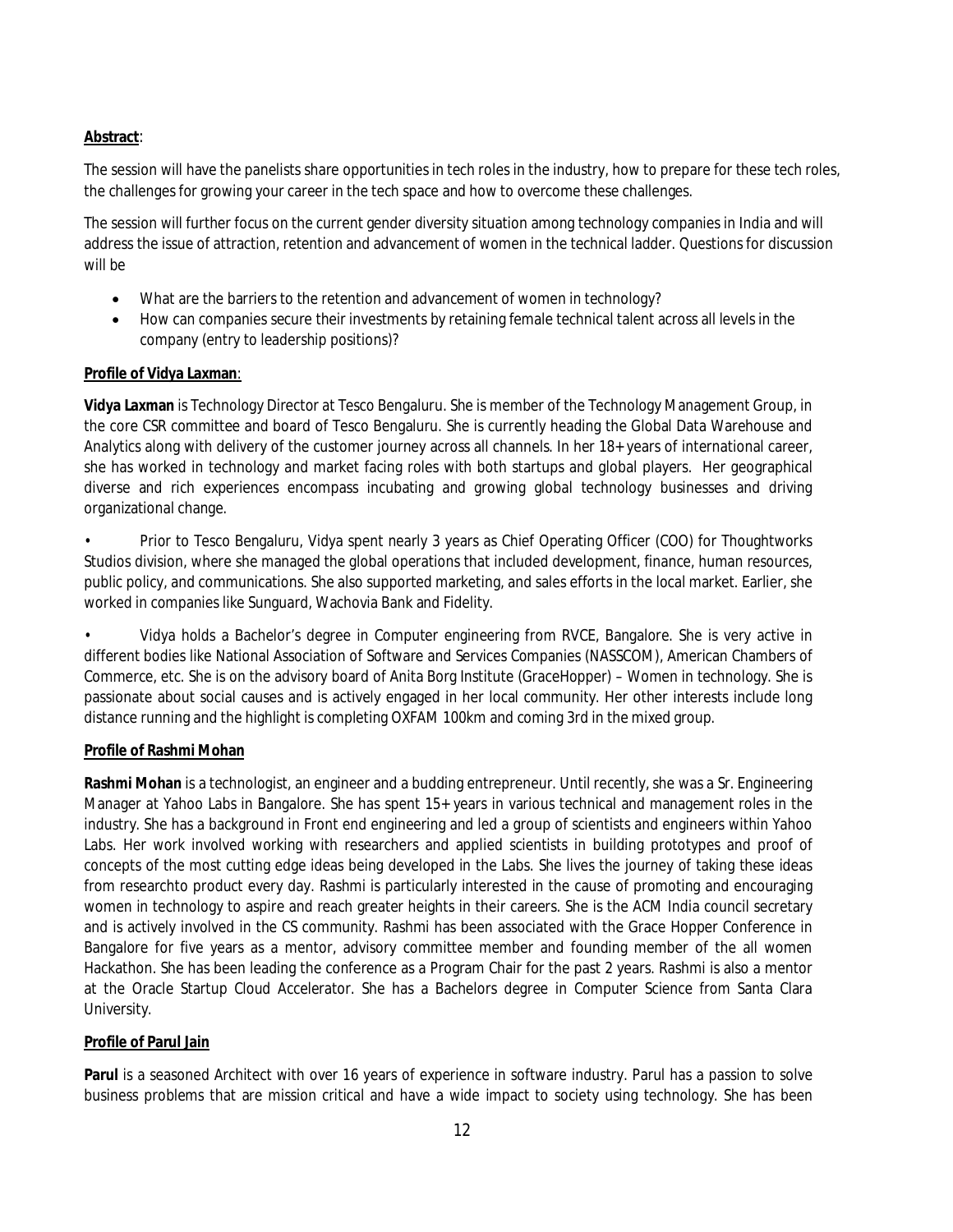working in the Identity and Security domain for over a year now at Intuit, specializing in the Identity for Connected World. Prior to Intuit, Parul tried an entrepreneurial stint for about six months, an exciting journey for sure while building a platform for career prediction based on linked in and anonymous messaging for professionals on android. She holds great experience in advertising domain from her Yahoo days, where she lead multi-function teams with design and architecture of highly distributed, scalable and performant systems in the space of Search as well as Display Advertising and Cloud Platform. She hold a Master's degree in Comp. Sc. and Engg. from IIT Delhi. She is married to Rohit who is a co-founder at Pravega Ventures. Has two boys, Mrinal (11 yrs) and Pranjal (6 yrs), very demanding ;) She is a fun loving person, like to travel to new places, is fond of trekking and outdoor activities, dwell into adventures whenever there is an opportunity. When she is not at work she helps her kids learn the art of problem solving using Scratch, Arduino, robotics etc. She banks on her experience to coach girls to pursue technology.

#### **Moderator**: Yeshasvini Ramaswamy, Managing Director, e2e People Practices Pvt. Ltd

**Yeshasvini** has a vast work experience spanning UK, US, Australia, Dubai and China with global Fortune 100 companies. She Co-created India's first student committed PG entrepreneurship program with guaranteed start-up funding and accelerated incubation efforts that saw 46 start-ups with a combined turnover of >\$ 22mn USD and creation of >2000 jobs. She is nominated by the US State Dept. to represent India among emerging 25 women leaders in the Most Powerful Women Program. She is contributes through roles in NASSCOM and CII & Serves as Global Advisor to I-create, a not for profit that helps the disadvantaged view entrepreneurship as a career option. I-create has accelerated rural entrepreneurship and supported 16,000 entrepreneurs. She also serves on the Board of Samatvam Trust that helps disadvantaged underprivileged children in diabetes care.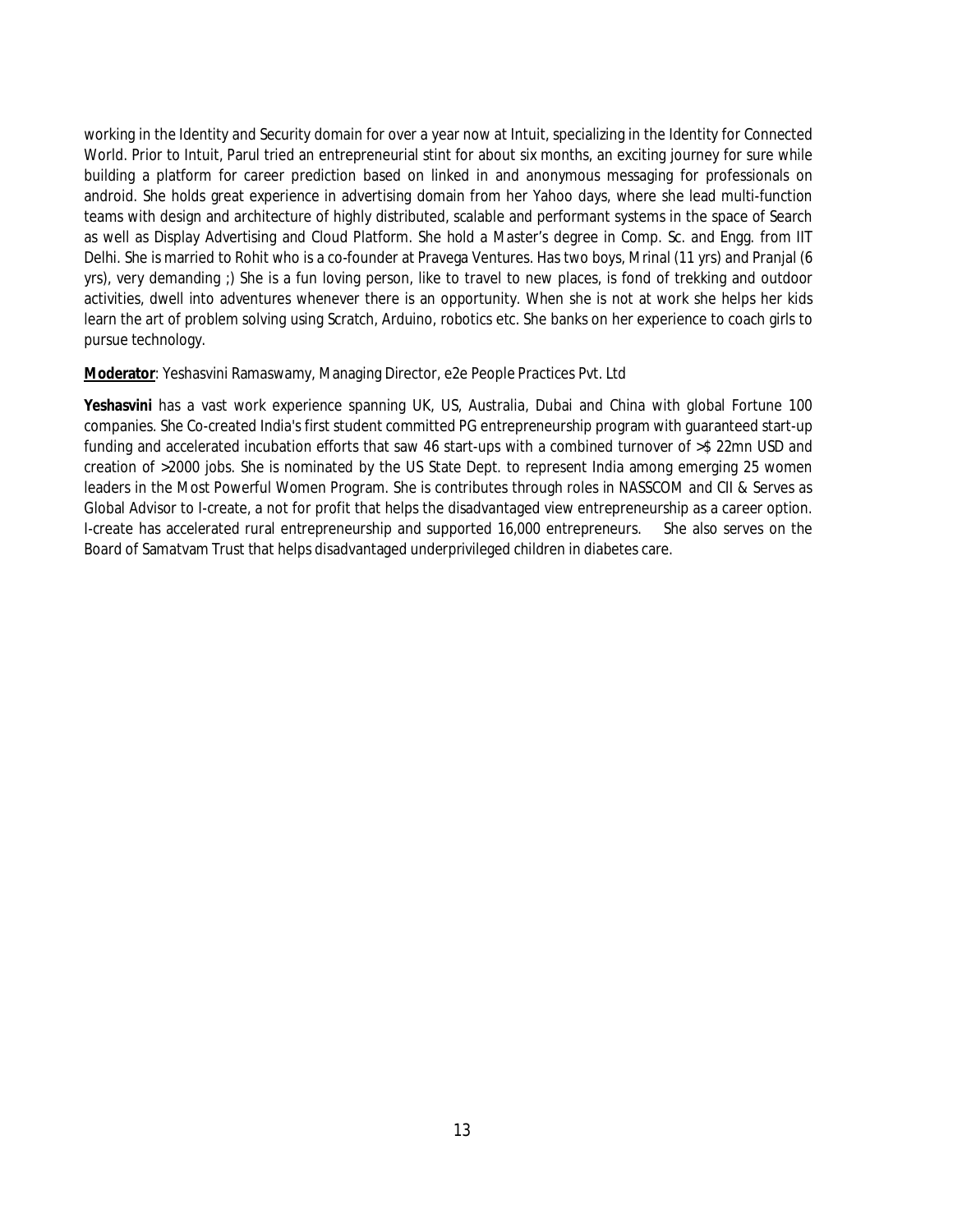## **INVITED TALK - 1**



**Name:** Dr.Aparna C. Sheila-Vadde, Lead Engg, NDE Lab, GE Global Research, Bangalore. **Talk Title:** Industrial IoT (IIoT): Roadmap and Challenges **Timings:** 16:00-16:15 | Room B

**Abstract:** Industrial IoT (IIoT) is the integration of composite physical machinery with industrial networks and data analytics solutions to increase operational efficiency and reduce costs. It includes advanced sensor technologies, machine-to machine communication, real-time data analytics, and machine learning algorithms to enrich the decision-making capabilities of the industries. The driving philosophy behind the IIoT is that "smart machines" are better than humans at capturing and communicating data precisely and reliably. This data can enable companies to identify inefficiencies and problems earlier, saving time, money and supporting business intelligence efforts. This talk covers some of the work done at GE in the IIoT sector focusing on the benefits obtained in using advanced sensor technologies in Industrial IoT applications.

#### **Biography**:

Dr. Aparna C. Sheila-Vadde is a Lead Engineer at the NDE Lab in GE Global Research, Bangalore. She has been with GE for the last 10+ years and has worked on design and characterization of different electromagnetic sensors for various applications. Prior to GE, Aparna worked at Western Digital Corp and Read-Rite, in Fremont, CA, USA for 3.5 years on GMR sensor design for hard-drives. Aparna has a Ph.D in Electrical and Computer Engineering from Carnegie Mellon University, USA, MS in ECE from Indian Institute of Science and B.Tech in ECE from Kerala University.

Aparna led the Women's Network of GE Global Research in 2011-2012 and was actively involved in organizing Women in Technology and Science Meet for Graduate Students and promoting Science and Engineering among Girl Students in high schools.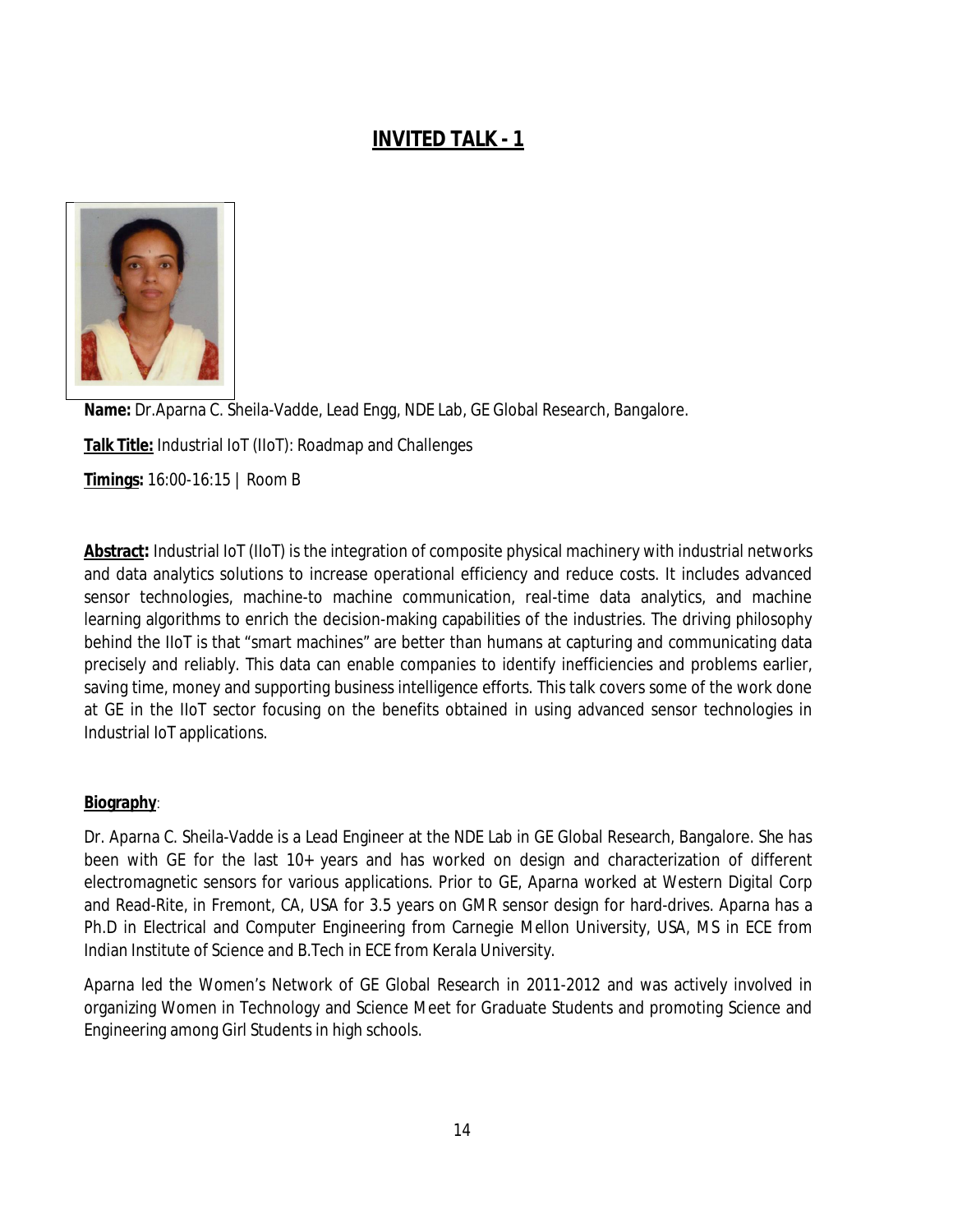## **INVITED TALK - 2**



**Name:** Dr.Sakshi Kaushal

Associate Professor, Computer Science and Engineering, U.I.E.T, Panjab University, Chandigarh.

**Talk Title:** Traffic Engineering & Analysis of VOIP-based Unified Telecom Systems

**Timings:** 16:00-16:15 | Room C

**Abstract:** Recent technology advances has brought evolved version of legacy networks with large number of features and higher scalability. Internet Protocol (IP) has been a strong enabler for this evolution and provides flexibility to network design for supporting wide range of user devices. In telecom, a number of applications on Voice, Video and Data based on IP have lead to convergence in communication domain and hence formed Unified IP based Communication (UC) platform. The national programme of Digital India has 9 pillars and one of which is to provide network access to all the citizens. Another programme 'Make in India' has given further thrust to the objective and challenges of developing technology and manufacturing network equipment within India. Although the technology and products are available from multi-national companies like Alcatel, CISCO, ZTE, etc but they are proprietary and quiet expensive. So, if we use open source technologies for telecom equipments like FreeSWITCH, Open SIP, Asterix, etc and develop solutions which are specific to India, then it will cut down cost for Indian consumers like Defense, Railways, etc. Voice traffic analysis is an important aspect of designing and operation of a switching system. It is important to compare VoIP traffic calculation methodology with traditional TDM based modeling and to show that Erlang-B model is applicable to VoIP. The methodology will be elaborated for traffic calculation methodology for calculating capacity of IP PBX system. Full capacity load of a sample hardware and software setup with FreeSwitch as IP PBX system with single server architecture will be tested with an emulator that also monitors VoIP quality and calculates jitter, packet loss, etc.

**Biography:** Sakshi Kausal received her PhD in Computer Science and Engineering from Thapar University Patiala, India in 2009. She has 14 years of research and teaching experience and is presently working as an Associate Professor at University Institute of Engineering and Technology, Panjab University, Chandigarh, India. Her research includes modeling and simulation, wireless networks, Information security, mobility in networks, and Cloud Computing, etc. and has published more than in 45 papers in refereed International Journals and Conferences. She has organized various academic and technical events.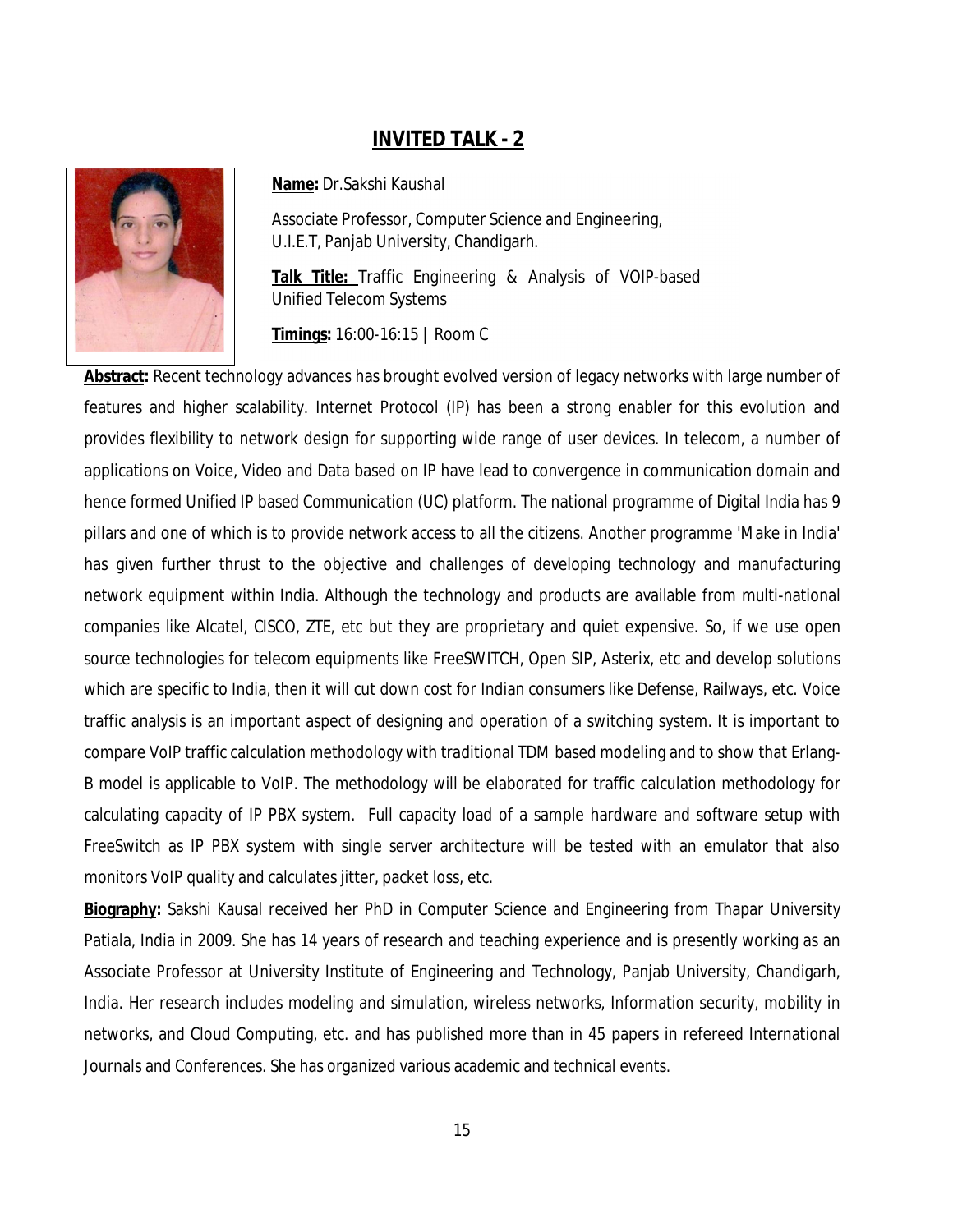## **PAPER PRESENTATIONS**

**Title:** "Implementation of MapReduce over structured Peer-to-Peer overlay of underutilized resources"

**Authors**: Shashwati Banerjea; Mayank Pandey; Manoj Gore; Rishabh Dugar; Ashish Kumar (Motilal Nehru National Institute of Technology Allahabad, India)

**Timings**: 16:20-16:40 | Room B

#### **Abstract:**

The growth of data at an unprecedented rate poses challenge on its storage and analysis. To cope up with this, new machines are procured on a regular basis. On the other hand, a lot of computing resources in Institute labs, government offices etc. remain underutilized, since they are used for Internet and basic utilities. The aggregation of these underutilized resources can be more than handful to satisfy the computing needs of any large scale computation. This paper presents an approach of applying MapReduce framework on non-dedicated nodes. The target of this work is to efficiently use underutilized resources such as storage, processing power etc. on nodes to perform MapReduce applications. We have implemented a prototype of our model by forming a peer-to-peer (P2P) relationship among them and compared the performance with Hadoop, which is a popular large scale data processing framework under similar churn conditions.

**Title:** "SDN based Implementation of Publish/Subscribe Paradigm using OpenFlow Multicast"

**Authors:** Misha Hungyo; (NOKIA, India) & Mayank Pandey(Motilal Nehru National Institute of Technology Allahabad, India)

**Timings:** 16:45-17:05 | Room B

#### **Abstract:**

In the traditional Publish/Subscribe (Pub/Sub) paradigm, most of the responsibilities lie with the broker, thus making it burdened. It also takes a considerable amount of time to first route the publications and subscriptions towards the broker, and then to further route the notifications to the subscribers. This leads to delays in data delivery. Besides delay and bandwidth consumption, the number of flows installed on a Ternary Content-Addressable Memory(TCAM)switch is another important factor to be considered for better QoS (Quality of Service). Software Defined Networking(SDN)has evolved as a new networking paradigm, in which the data plane and the control plane decoupled from each other. This decoupling nature of SDN can be used to reduce the burden on the broker. In this work, we have proposed an SDN based implementation of multicast in Pub/Sub based networks to reduce delay, the false positive rates and the flow table size, thus improving the QoS. It also helps in reducing the extra cost involved in the traditional method of multicasting, wherein extra-multicast switches are employed and IPv6 multicast addresses are used.

**Title: "**Opportunistic and Cooperative Hybrid Spectrum Access Protocol for Cognitive Radio Network"

**Authors:** Shubha Sharma; (Nanyang Technological University, Singapore) & Vivek A Bohara; Mansi Peer (Indraprastha Institute of Information Technology, Delhi (IIIT-Delhi)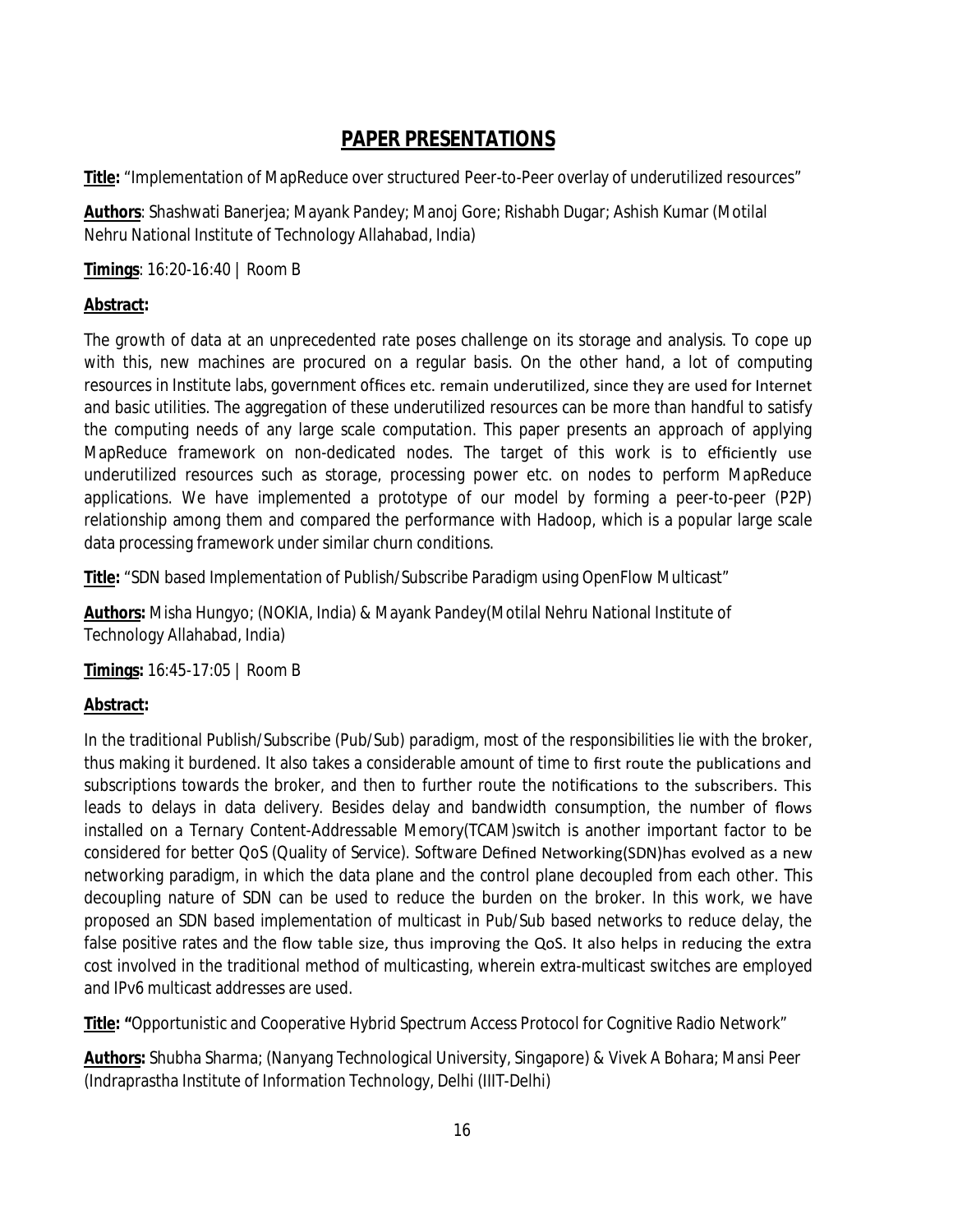**Timings:** 17:10-17:30 | Room B

#### **Abstract:**

This paper presents a hybrid opportunistic spectrum access (OSA) and cooperative spectrum sharing (CSS) protocol for cognitive radio networks. In the proposed protocol, secondary (i.e. cognitive) network (SN) switches its mode between OSA and CSS based on the state of primary network (PN). The activity status of PN is modeled as a two state discrete time Markov chain model in which steady state probabilities of PN are used to derive the outage probability of the hybrid system. Due to hybrid nature of the protocol, SN is always benefited since it can communicate either via OSA or CSS mode. In CSS mode, we analyze a two-phase hierarchical spectrum sharing protocol based on cooperative decode and forward relay transmission wherein it is assumed that the secondary system is equipped with multiple antennas. Closed form expressions for outage probability have been derived for both SN and PN. Through the theoretical and simulation results, the effect of network parameters, such as steady state probability of primary transmitter (PT), the distance between primary and secondary nodes, the transmit power at secondary transmitter (ST), has been shown on the performance of SN. The performance of the proposed scheme has also been validated by comparing it with conventional OSA. The numerical results show that the hybrid approach outperforms the conventional OSA.

**Title:** "Energy Consumption Evaluation and Analysis in 6LoWPAN using Real and Emulated Zolertia Z1 Motes"

**Authors:** Shubhangi Kharche; Sanjay Pawar (Usha Mittal Institute of Technology SNDT)

**Timings**: 17:35-17:55 | Room B

#### **Abstract:**

In IPv6 Over Low Power Wireless Personal Area Networks (6LoWPAN) the network reliability, availability and lifespan depends on the energy consumed by the wireless sensor motes as well as the network as a whole. In order to improve the aforementioned parameters the energy consumption must be kept at minimum. The mote and network level energy consumption is evaluated, analyzed for real and emulated Zolertia Z1 motes so as to know the factors on which it depends. The mote level energy consumption is evaluated based on the amount of current drawn and the supply voltage for the time spent by the mote in processing, transmitting and receiving the packets. To ease the evaluation on per mote basis a small scale 6LoWPAN is considered. The network level energy consumption is evaluated based on the routing protocol overhead, the neighbor discovery protocol (NDP) overhead, the received signal strength indication (Received Signal Strength Indication), the positions of the motes, the percentage duty cycle and various states of motes like processing, receiving and transmitting. Three major observations are drawn from the experiments and simulations; First, maximum energy is consumed at the mote level in receiving state and found to be higher than that in transmitting and processing states on an average by 10.94 and 27.24 percent respectively. Second, energy consumed at the network level depends on the composite effect of the received signal strength, average overhead bytes in control as well as in data packets, the percentage duty cycle of the motes and activities carried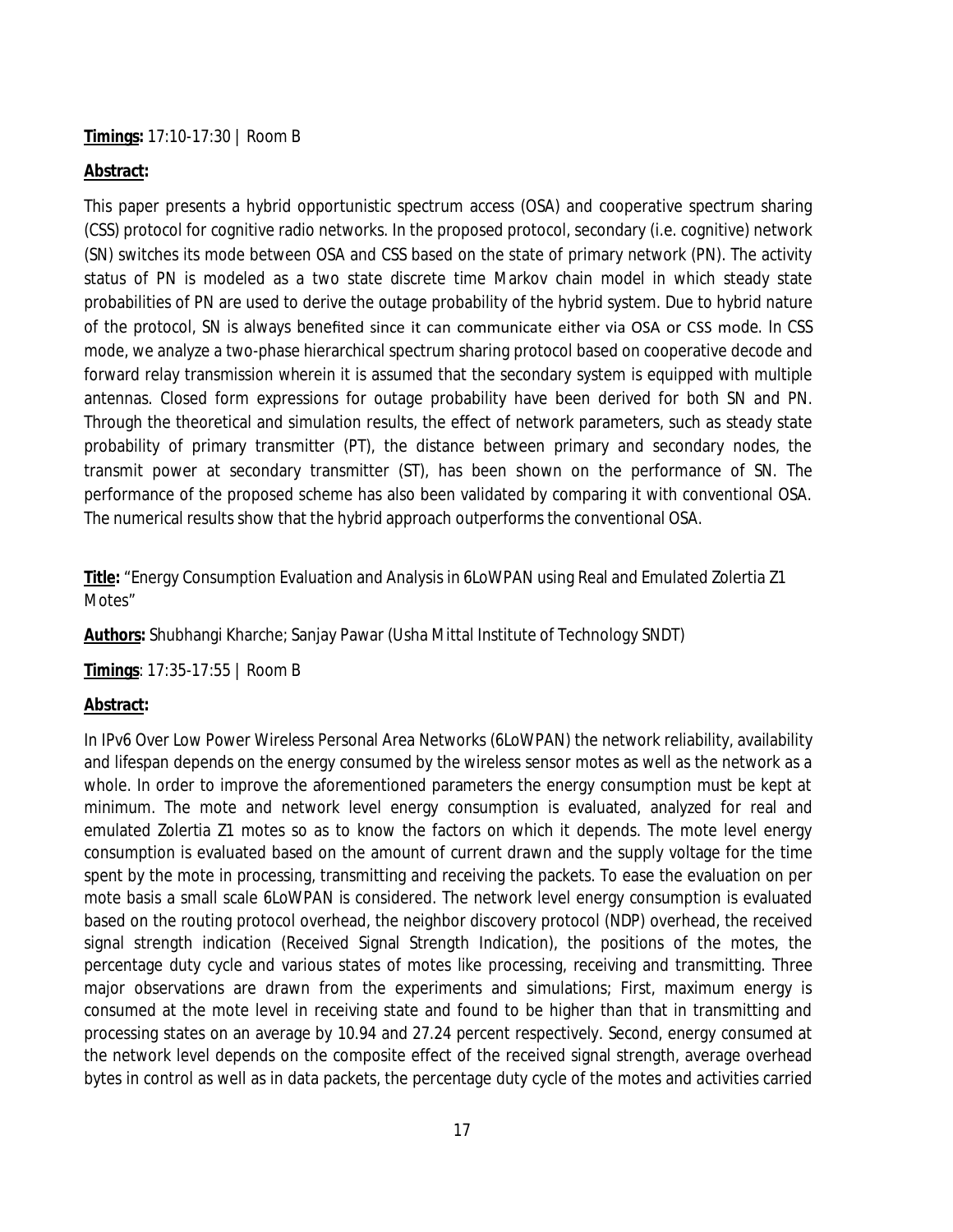out by the motes in various states. Third, the data transmission efficiency of the motes depends on the received signal strengths.

**Title:** "Optimal Power Allocation for Cognitive Radio Multicast Networks under Primary Users' Outage Loss Constraint"

**Authors:** Sangeeta Bhattacharjee; Tamaghna Acharya; (Indian Institute of Engineering Science and Technology, Shibpur, India) & Uma Bhattacharya(Bengal Engineering & Science University, Shibpur)

**Timings:** 16:20-16:40 | Room C

#### **Abstract:**

In this paper, we consider an underlay cognitive radio (CR) multicast network where secondary users (SUs) coexist with primary users (PUs). The cognitive radio network (CRN) consists of a cognitive base station (CBS) and multiple multicast groups. Each multicast group comprises of a number of SUs and is served by the CBS using a common PU channel. Our objective is to minimize the aggregate group outage probability for the CR multicast network. To protect PUs' transmission, a probabilistic model of interference is considered unlike the traditional interference temperature constraint. In addition, an average transmit power constraint is imposed on CBS's transmission. The problem is formulated using constrained optimization framework and an optimal transmit power control policy is proposed. The power adaptation strategy clearly illustrates the dependence of CBS's transmission power on various system parameters including PUs' channel conditions and target rates, link interferences as well as multicast group target rates and SUs' channel conditions. Simulation results are presented to validate the proposed power allocation scheme.

**Title:** "Cloud based Content Delivery Network using Genetic Optimization Algorithm for Storage Cost"

**Authors:** Sajitha Banu (National Institute of Technology, India), Dr. S R Balasundaram

**Timings:** 16:45-17:05 | Room C

#### **Abstract:**

Use of cloud computing technology and its services have pawed its way into many applications and this is also true in case of Content Delivery Networks. The storage services of cloud environment are replacing the traditional Content Delivery Networks for more reliability and easy availability of contents to users. Most research in Content Delivery Networks mainly focuses on delivering contents to the users with less latency and traffic cost. Apart from this the overall cost incurred for the content providers in cases of bandwidth and storage should also be taken into consideration. Most existing Content Delivery Networks focus only on the bandwidth and in some cases latency. In this paper a novel Content Delivery Model is proposed that makes use of a Genetic Optimization Algorithm (GOA) combined with an efficient storage model that can achieve better content placement and delivery in Cloud based Content Delivery Networks. The proposed approach updates itself dynamically to avoid unwanted use of storage that achieves a much better placement of contents thus reducing the storage cost.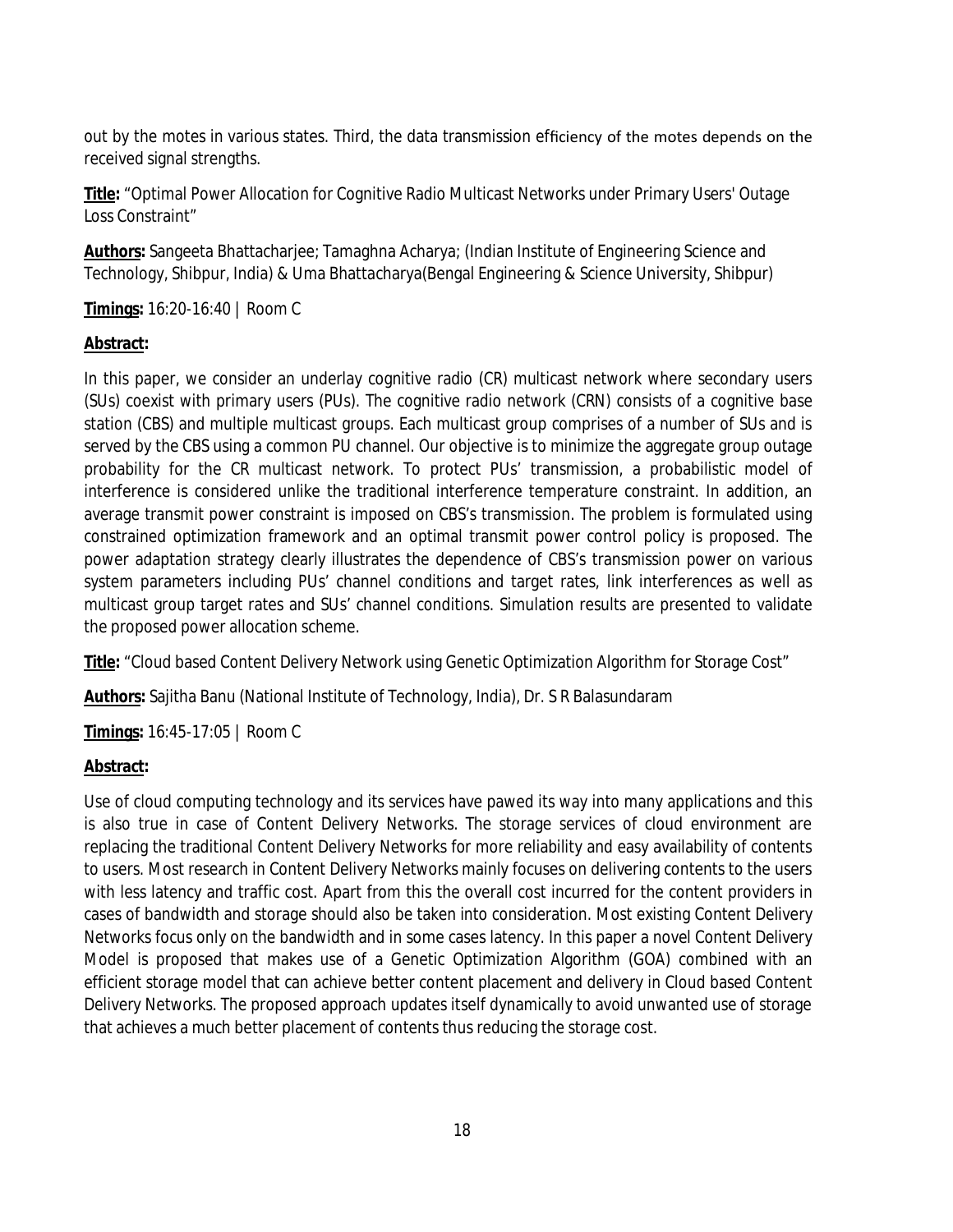**Title:** "A Transfer Learning Framework for Energy Efficient Wi-Fi Networks and Performance Analysis Using Real Data"

**Authors:** Shreyata Sharma; Sumit Jagdish Darak; Anand Srivastava; (Indraprastha Institute of Information Technology Delhi, India) & Honggang Zhang (College of Information Science and Electronic Engineering, Zhejiang University, China)

**Timings:** 17:10-17:30 | Room C

#### **Abstract:**

In the recent past, there has been an exponential increase in data intensive services over the communication networks. This trend would sustain in future communication networks as well, especially in the Wi-Fi networks. This could be attributed to rapid growth of business and institutional entities and the need for cellular data off-loading for which localized WiFi networks are preferred due to higher offered data rate. In such networks, a major portion of energy consumption occurs at the access network entities making energy efficient operation of WiFi access points (APs) extremely crucial. In this paper, an actorcritic (AC) reinforcement learning (RL) framework is designed to enable traffic based ON/OFF switching of APs in Wi-Fi network. Furthermore, previously estimated traffic statistics is exploited in future scenarios which speeds up the learning process and provide additional improvement in energy saving. The important feature of the present study is the validation of the proposed framework on real data collected from an institute's Wi-Fi network. The simulation results for 20 APs of a Wi-Fi network shows that the proposed framework can lead to around 75% saving in energy consumption as compared to the case when AP switching is not considered.

**Title:** "An Efficient Mobile Sink Routing in Wireless Sensor Network using Dynamic Steiner Tree"

**Authors:** Meera G S (University of Kerala); Vaibhav Gupta (BITS Pilani, KK Birla Goa Campus, India); Priya Sekhar (University of Kerala, India).; Sreejith V; Anupama K. R (BITS Pilani, KK Birla Goa Campus, India)

**Timings:** 17:35-17:55 | Room C

#### **Abstract:**

Sink mobility in WSN is considered to be a challenge for routing the data, as it creates rapid topological changes in the network. Most of the routing protocols available in the literature are prone to high control overhead and are less efficient. An elastic routing technique utilizing overhearing feature, is an efficient protocol with less control overhead for routing the data, from a single static source to a mobile sink. But, when there are multiple static sources, the delivery of data to the mobile sink pose huge delay and high traffic. Here we propose an efficient routing algorithm utilizing the feature of overhearing to route the packets from all the source nodes to the mobile sink. We use a modified version of iterative-1 Steiner tree algorithm with elastic routing, for finding the shortest path to the mobile destination, with minimum control packet overhead. Calculation of Steiner points is dynamic in nature, so as to adapt to the topological changes. The simulation results show that the proposed approach is better in-terms of data rate, energy efficiency and control overhead. Test-bed results indicate that the proposed approach can be used effectively in WSN, where topological changes are frequent.